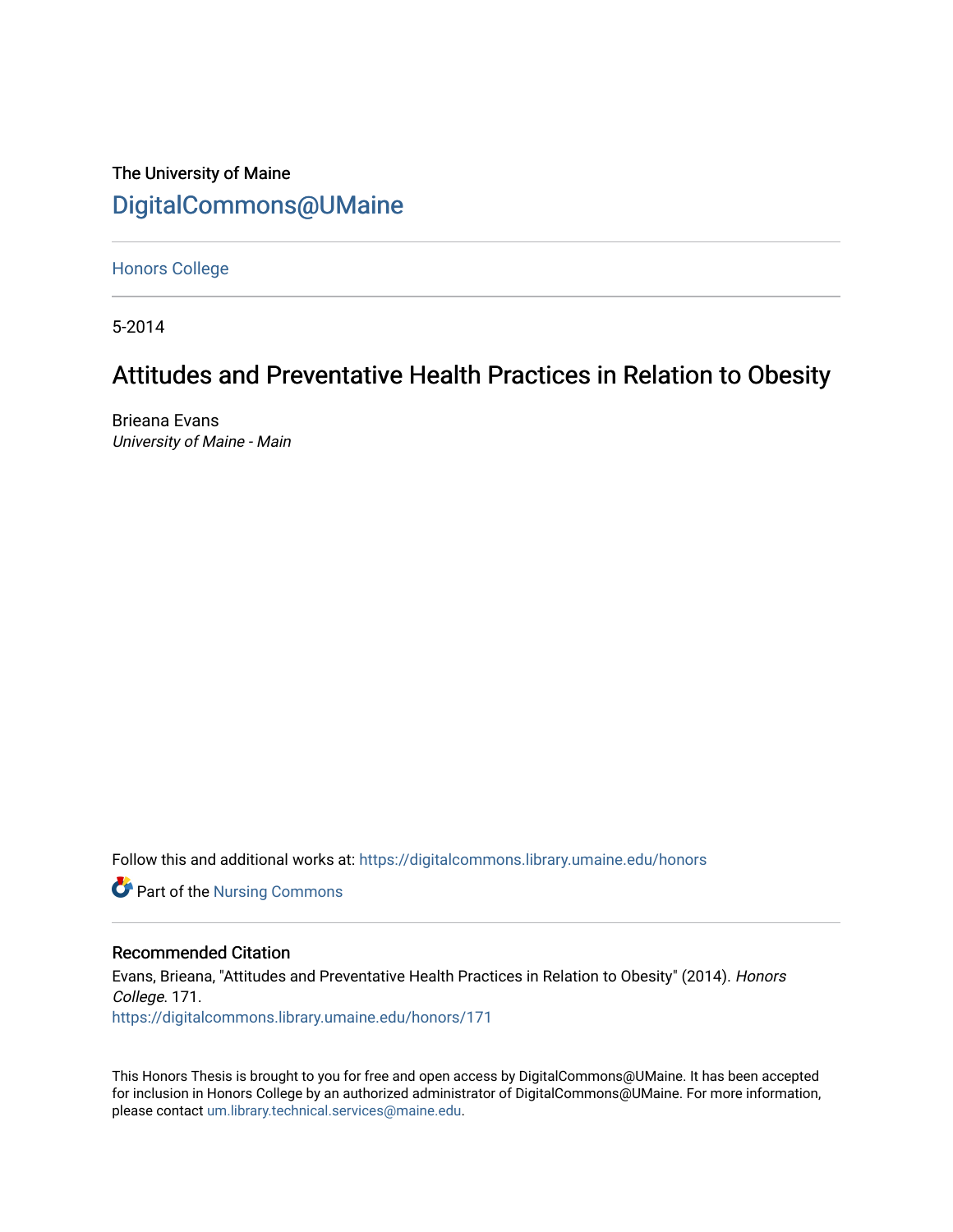## ATTITUDES AND PREVENTATIVE HEALTH PRACTICES

## IN RELATION TO OBESITY

by

Brieana L. Evans

A Thesis Submitted in Partial Fulfillment of the Requirements for a Degree with Honors (Nursing)

The Honors College

University of Maine

May 2014

Advisory Committee:

Patricia Poirier, RN, Ph.D, Associate Professor of Nursing, Advisor Ann Sossong, RN, Ph. D, Professor of Nursing Emily Tolman, RN, MSN, Instructor of Nursing Katherine Trepanier, RN, MSN, Instructor of Nursing Julie DellaMattera, M.Ed, D.Ed., Associate Professor of Education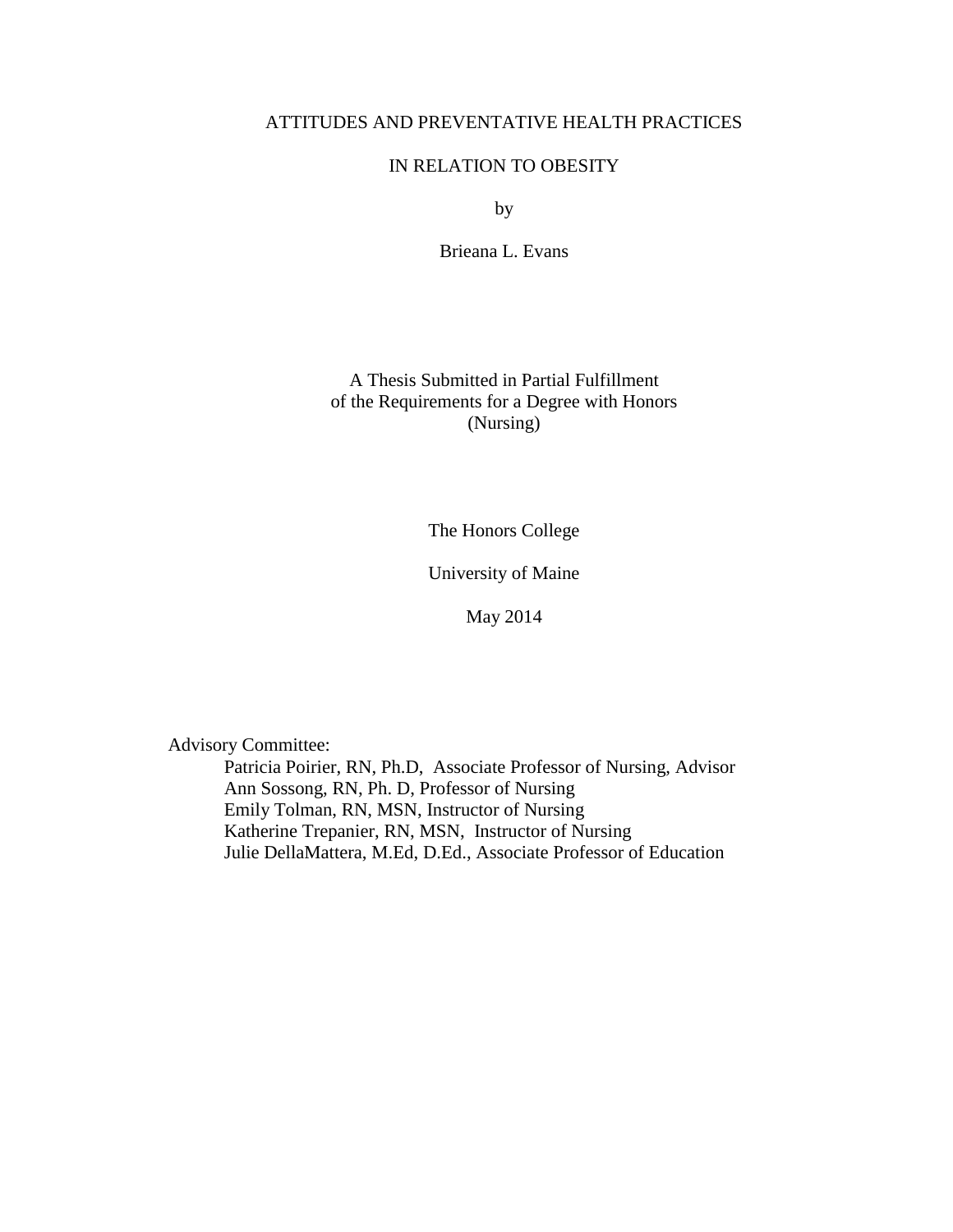Abstract

Over the past thirty years, obesity has become a health epidemic, affecting a large percentage of the United States population, leading to a decrease in quality of life related to comorbid illnesses, which are directly correlated to being overweight or obese. Due to these comorbid illnesses, obesity places a large fiscal burden on the healthcare system, directly associated with treating related diseases and indirectly through lost production due to "sick days". In 2013, the American Medical Association ruled to classify obesity as a disease, which has brought about an increased need for preventative health measures. Steps toward obesity prevention are taking place on the community, state, and federal levels through research, education, wellness programs, and policy reform. This thesis examines the attitudes of UMaine faculty and staff towards obesity and the amount of control individuals feel they have over their own health. A survey was sent out to approximately 2,300 employees, to assess the preventative health practices they currently adhere to (i.e. diet, sleep, and exercise), and the participant's BMI were calculated. Correlation studies were then run using SPSS version 21, to examine the relationship between preventative health practices and BMI. The study found that 54.4% of the employee population is considered either overweight or obese, with 86% of participants admitting that they have "a lot" or "complete" control over their own health, and 83% of people agreeing that obesity is preventable. These findings were then compared with the current preventative health services the University of Maine offers its employees. This thesis aims to highlight the importance of health and wellness at the local level to enact change in obesity rates on a national level.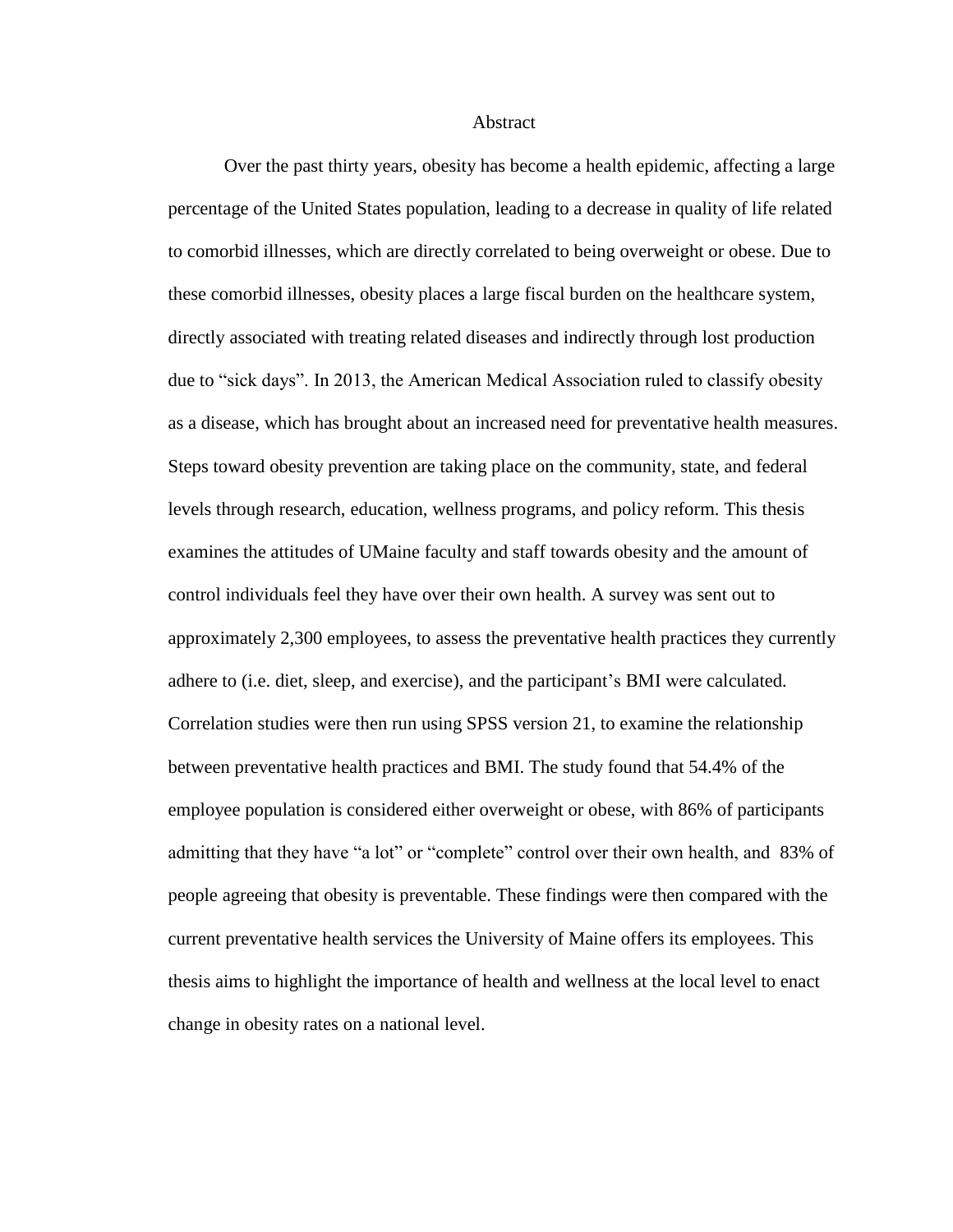| <b>Table of Contents</b> |
|--------------------------|
|                          |
|                          |
|                          |
|                          |
|                          |
|                          |
|                          |
|                          |
|                          |
|                          |
|                          |
|                          |
|                          |
|                          |
|                          |
|                          |
|                          |
|                          |
|                          |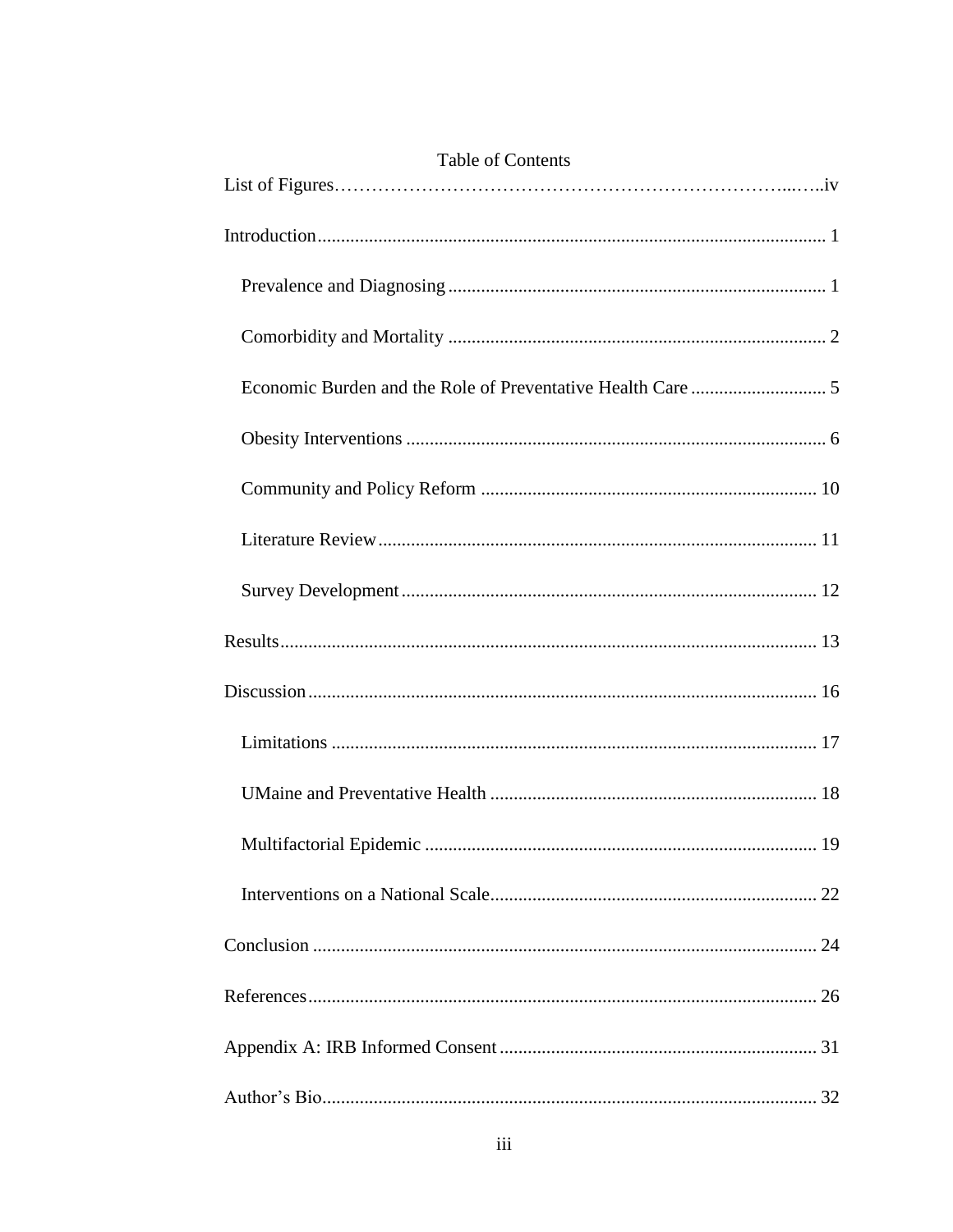# List of Figures

| <i>Figure 2. Participant's feelings over obesity being preventable</i> 14 |  |
|---------------------------------------------------------------------------|--|
|                                                                           |  |
|                                                                           |  |
|                                                                           |  |
|                                                                           |  |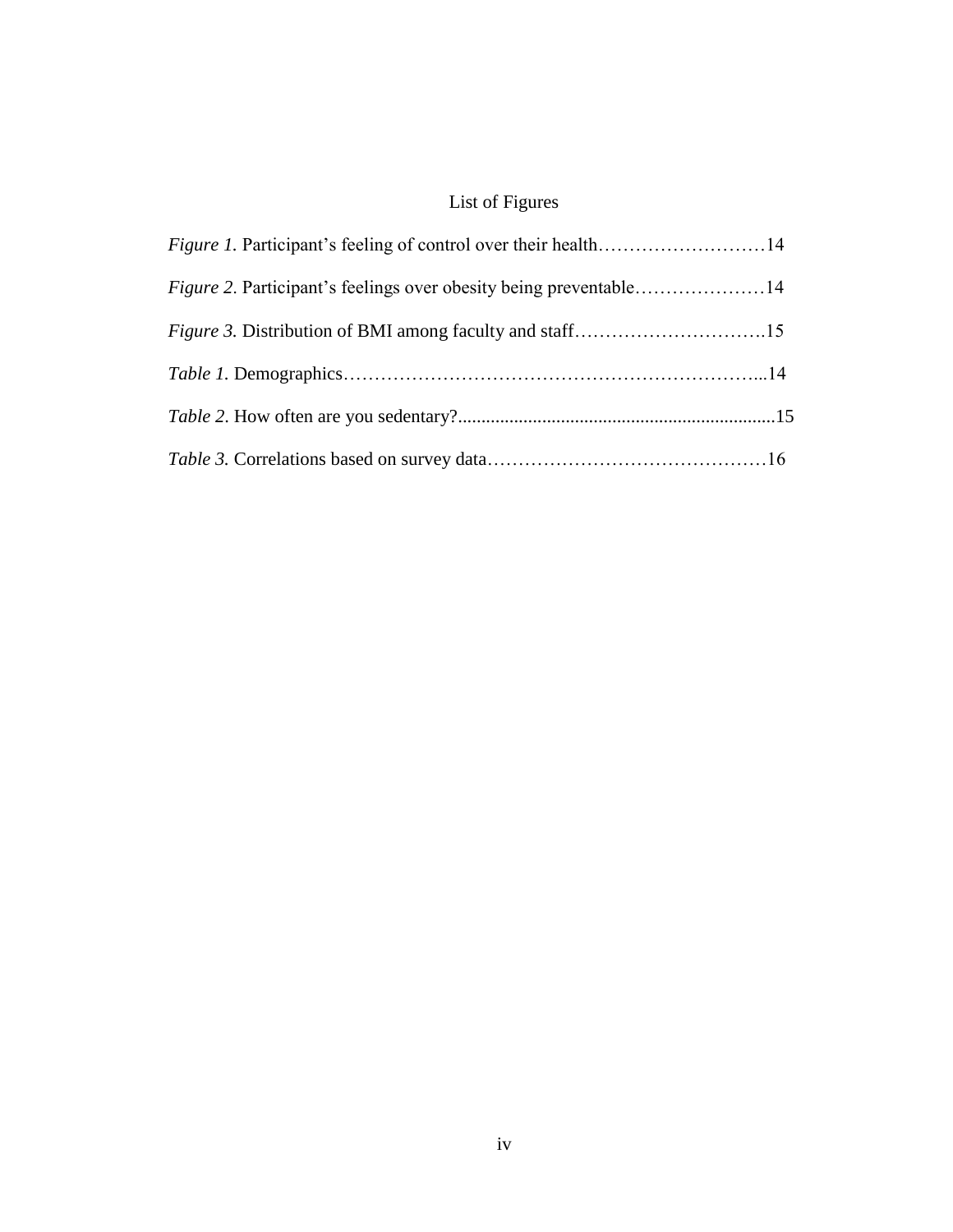#### **Introduction**

#### <span id="page-5-1"></span><span id="page-5-0"></span>**Prevalence and Diagnosing**

Over the past thirty years, obesity has become an increasing global health concern across the world, which affects all age and ethnic groups. In 2008, more than 10% of the world's population was classified as obese, having a body mass index (BMI) of 30% or higher, and subsequently, international obesity rates have doubled since 1980 (World Health Organization, 2013). This fact may come as no surprise to the majority of the population in the United States; however, the statistics are nothing short of alarming. According to the study done by Ogden, Carroll, Kit & Flegal (2012), published for the Center for Disease Control and Prevention, between 2009-2010, 35.7% of US adults were obese. Additionally, the American Heart Association estimated in 2013 that 33% of boys and 30.4% of girls ages 2-19 were overweight, having a body mass index (BMI) greater than or equal to 25, and of these children, nearly half were obese (Go et al., 2013). Because obesity is linked with many comorbidities, such as Congestive Heart Failure, Type 2 Diabetes, some cancers, and musculoskeletal issues, overweight and obesity is the fifth leading risk for deaths internationally(World Health Organization, 2013).

According to the World Health Organization (2013), 44% of the diabetes burden, 23% of ischemic heart disease and between 7-41% of certain cancers are attributed to overweight and obesity. Between 1986 and 2006, the adult deaths associated with overweight and obesity was 5.0% with 15.6% for Black and White men, and 26.8% and 21.7% for Black and White women, respectively (Masters et al., 2013). Due to the staggering prevalence of obesity in the United States, in 2013, American Medical Association (AMA) ruled for obesity to be labeled as a disease. This diagnosis is seen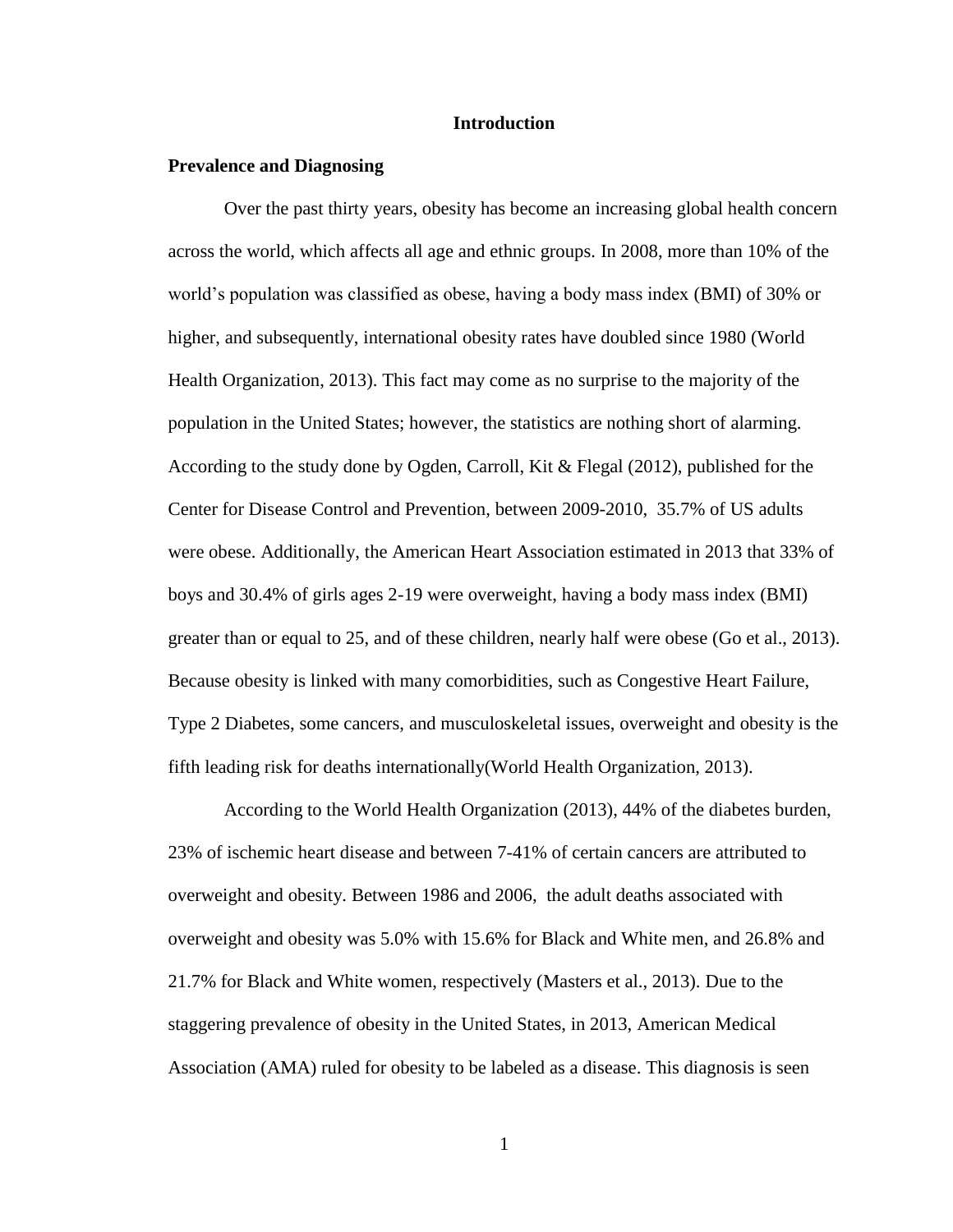controversial to many, but the AMA's decision to change obesity's labeling has forced insurance companies to change their coverage of wellness visits and annual exams, which the AMA is hoping may lead to better prevention practices in relation to obesity (Pollack, 2013). These practices may help to prevent the development of some of the comorbidities associated with obesity, and may help to reduce the economic burden obesity has placed on the United States Healthcare system.

#### <span id="page-6-0"></span>**Comorbidity and Mortality**

There is substantial evidence that links obesity with a number of comorbid conditions including hypertension, hypercholesterolemia, type 2 diabetes, breast and pancreatic cancers and musculoskeletal conditions. These comorbidities associated with weight gain account for the majority of the health care costs surrounding obesity. Thus, managing "normal" BMI measurements and lowering the rates of people overweight and obese will help to reduce the economic burden. Throughout this thesis, "overweight" and "obesity" will be used interchangeably. Overweight is classified as having a BMI of over 25, and obesity is having a BMI of 30 or more. Those who are overweight are placed at a greater risk for developing obesity. Thus, those who are overweight are at greater risk for developing the comorbidities associated with obesity.

Many studies over the past twenty five years have linked obesity with hypertension. Although the specific causes of hypertension continue to be investigated, there is a strong correlation between those who are overweight and the prevalence of hypertension. Over time, chronic hypertension places an increased workload on the heart which is caused by the constriction of the arteries, thus causing an increase in pressure. Because the system has more pressure, the heart must pump harder to overcome the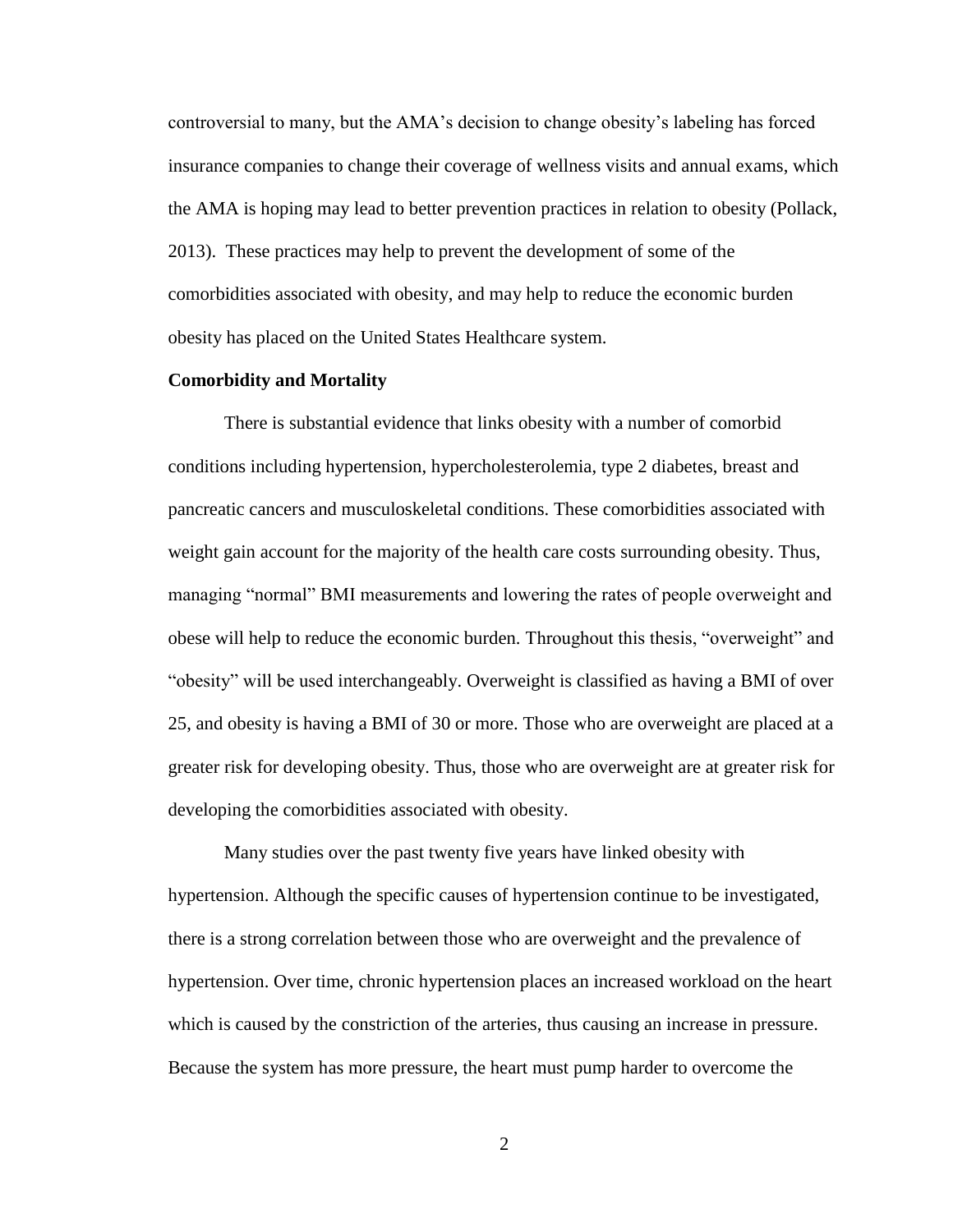resistance, leading to an increase in oxygen demand, and over time can cause ventricular hypertrophy. Hypertension affects nearly every body system but it most notably puts strain on the cardiovascular system. From 1988-1994, the National Health and Nutrition Examination Surveys (NHANES) collected data from over 30,000 people to provide estimates of the prevalence of comorbidities related to obesity. The survey found that the prevalence of hypertension is increased among both men and women. White men are 40% more likely to have hypertension if they are overweight than their non-overweight counterparts, and black men are 60% more likely to have hypertension. Similarly, both white and black women who are over-weight are at an increased risk for hypertension, with a 75% and 20% increased risk respectively (Ernst et al., 1997).

One of the ways hypertension is caused is by the thickening of the arterial walls, called atherosclerosis, due to the build up of cholesterol and other debris in the vessels. This collection of cellular debris, calcium, and cholesterol, called an atheroma, builds up in the walls of the arteries causing inflammation of the vessels, which leads to swelling of the arterial walls. The inflammation and swelling increases blood pressure because the walls of the arteries are thickened, causing a smaller diameter of the blood vessels. Along with an increased prevalence of hypertension among overweight individuals, Ernst et al. (1997) study showed that serum cholesterol levels increase in men who are overweight by 8.8mg/dL, and by 19 mg/dL in women, which may account for some of the increased prevalence of hypertension in overweight individuals. In addition, leptin, a protein produced in adipose cells, levels are correlated with BMI (Maffei et al., 1995). Increased leptin levels are positivelycorrelate to with muscle sympathetic nerve activity, which increases the body's sympathetic activity, reducing heart rate variability, and may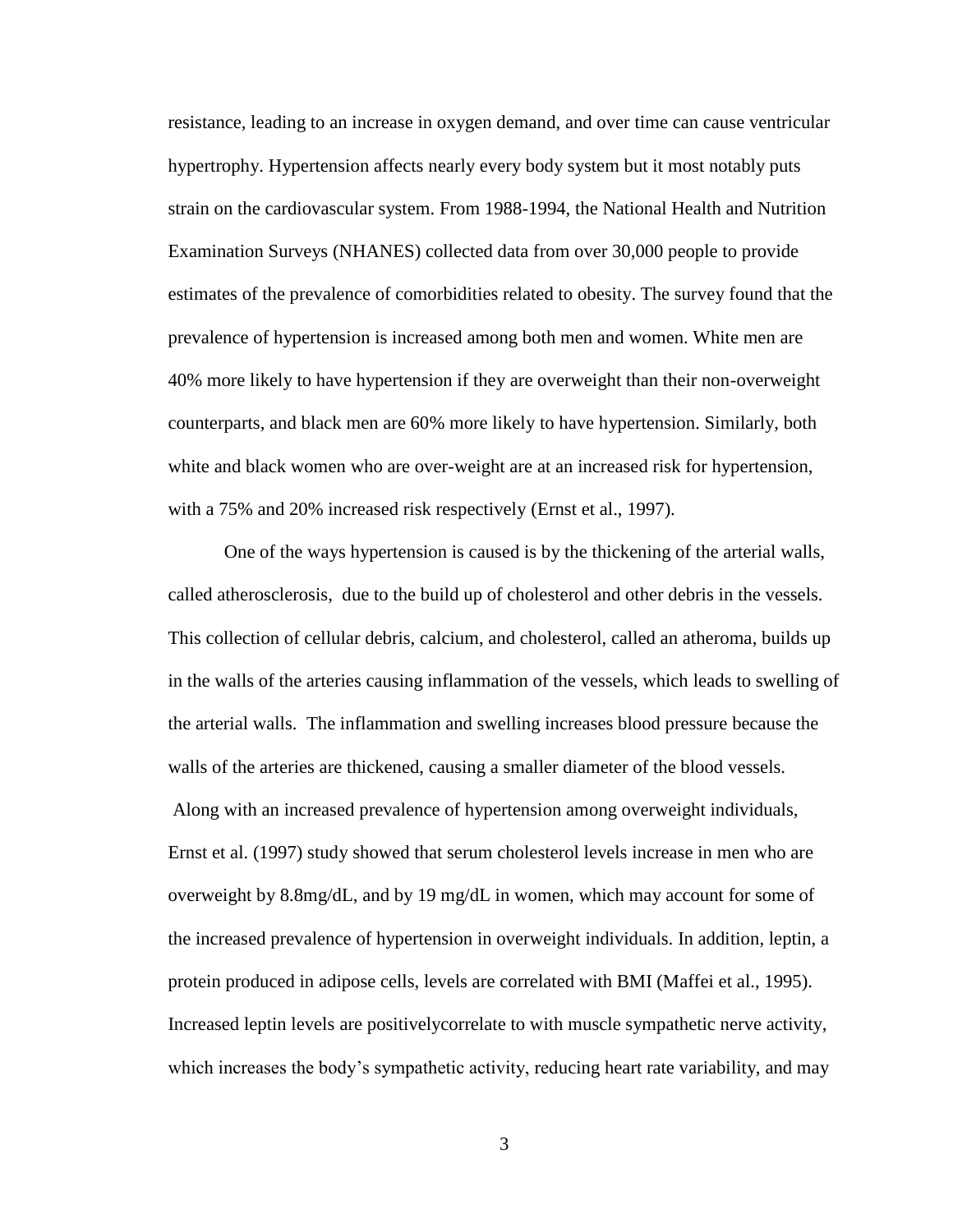contribute to increased cardiac mortality and morbidity in those who are obese (Snitker et al., 1997).

Similar to the development of hypertension and hypercholesterolemia, hyperglycemia and the development of Type 2 diabetes have a strong correlation with obesity. Kahn & Porte (1996) showed that Type 2 diabetes is caused by insulin resistance and beta cell failure. Insulin is responsible for helping the body process and store glucose as glycogen, and to reduce the breakdown of triglycerides. Subsequently, serum glucose levels are reduced in the presence of insulin. Triglycerides, a type of fat, are made when glycogen, glucose in stored form, is combined with non-esterified fatty acids (NEFAs). In obese patients there is an elevated NEFA level, which suggests that the body's insulin is unable to convert the NEFA into triglycerides. This raises the blood glucose level because glucose and NEFAs are circulating unbound in the blood, which suggests an insulin resistance due to insulin's inability to convert glucose and NEFAs into a bound triglyceride (Bonadonna, Croop, &, Zych, 1990). Insulin levels are increased in people who are obese (Peiris, Struve, & Mueller, 1988), which shows that the body is producing more insulin to attempt to compensate for its resistance. Another study found that leptin helps to regulate food intake and energy expenditure, and higher levels of leptin can impair the production of insulin and reduce insulin's effects on the liver, which may lead to the development of Type 2 diabetes (Flier, 1997).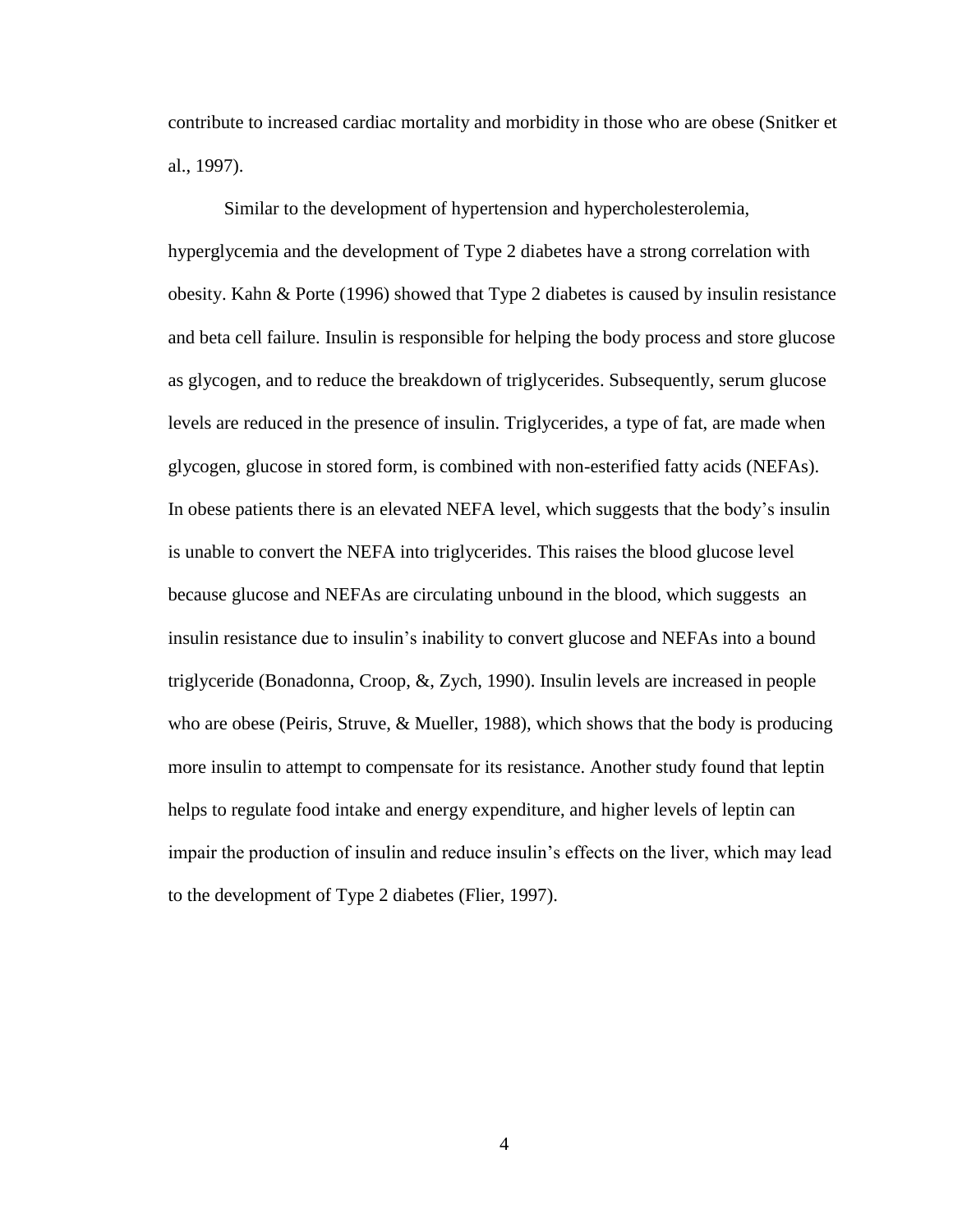#### <span id="page-9-0"></span>**Economic Burden and the Role of Preventative Health Care**

Not only does obesity have a strong impact on individuals, but it has great financial ramifications on the healthcare system. Due to the number of disease processes associated with obesity, the U.S health care budget is directly impacted, and the cost of healthcare linked with obesity has increased over the past decade. In 1998, the cost of obesity on the health care expenditure was \$78.5 billion dollars which accounts for direct medical costs (i.e. treatment services, hospital and nursing home care, physician visits, and medications), and money lost due to cessation or reduction in productivity to the workforce due to work days lost, bed days, and restricted activity days. Nearly half of these costs were financed by Medicare and Medicaid (Finkelstein, Trogdon, Cohen & Dietz, 2009). Currently, the American Heart and Lung association estimates \$254 billion dollars were spend on obesity costs with \$46 billion spent on direct medical costs, and \$208 billion lost in lost productivity. The direct medical costs are linked to the diagnosing, treatment, medications, and inpatient stays related to the conditions strongly linked with obesity: cardiovascular diseases, Type 2 Diabetes, musculoskeletal conditions and some cancers. In Maine, the CDC estimates that 20-30% of the population is obese. That means approximately 265,800- 398,700 people are at a risk for these obesity related conditions (Go et al., 2013). Implementing preventative health interventions and lifestyle changes related to obesity may help to curb the economic burden placed on the healthcare system.

Because of the AMA's ruling to label obesity a disease, insurance and healthcare facilities will need to promote measures for preventing, managing, and treating obesity, which will presumably affect the public's access to preventative healthcare and education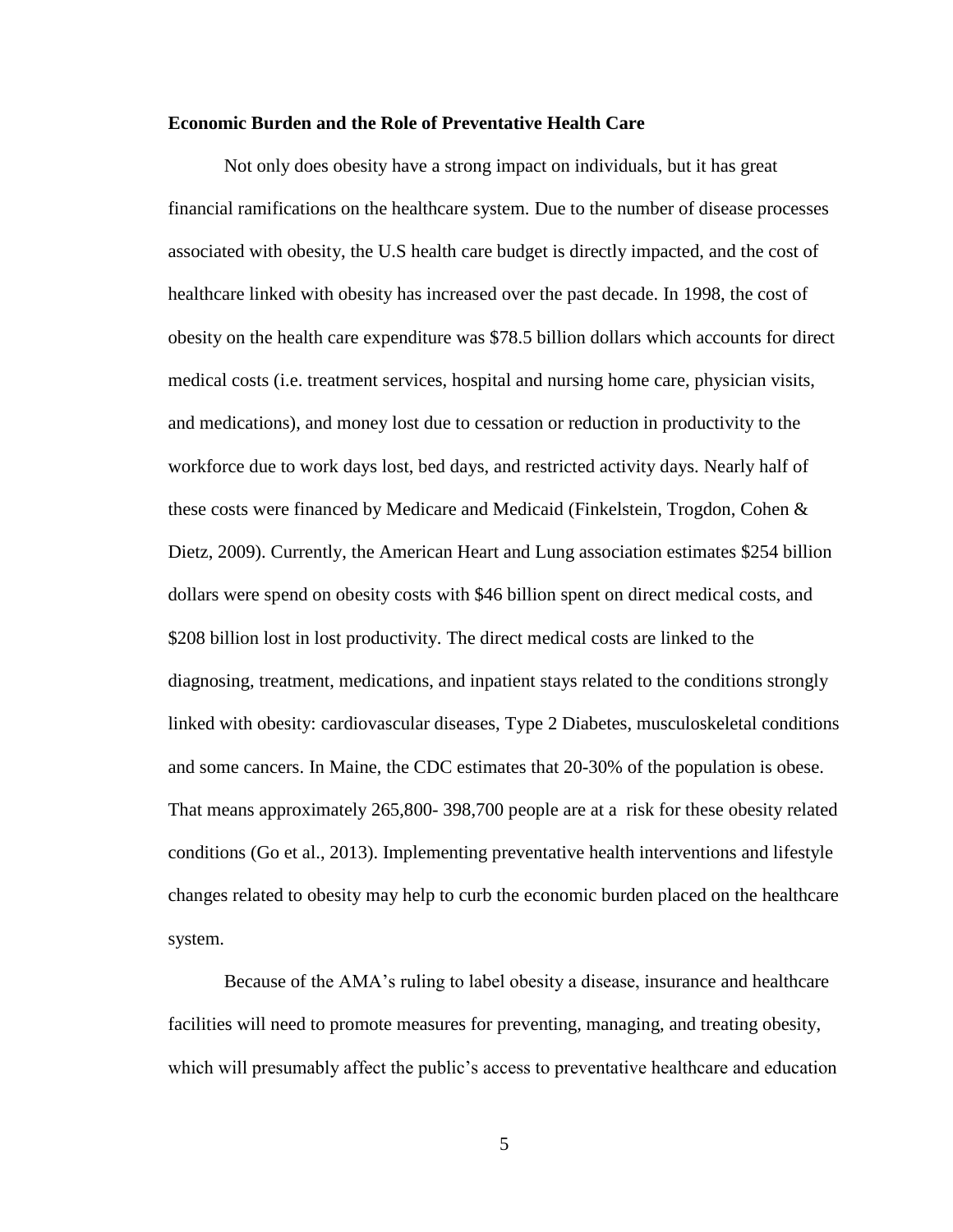on promoting healthy lifestyles. By increasing and expanding these preventative health programs and advocacy efforts, local health departments could be an important resource in helping to curb the current obesity epidemic (Slater, Powell, Chaloupka, 2007). Communities should be encouraged to work with local health departments to develop means of prevention that can be implemented in the school and work settings.

Due to the enormous cost of obesity on the healthcare system, preventative obesity measures may be the answer to reducing the health care cost. Though preventative measures may not always be efficient and cost effective, it is widely accepted that diet and exercise helps to reduce weight and to keep weight off. Many lifestyle changes and modifications can be incorporated into one's life with little to no extra cost, which makes obesity interventions economically significant when attempting to lower the cost of healthcare. These preventative health measures can be accomplished through educating children on cooking and healthy eating in schools, promoting healthy practices in the workplace, and creating new policies that effect the local communities and the national food industries. These interventions may have the chance to significantly impact the food culture of our country and the heathcare system.

#### <span id="page-10-0"></span>**Obesity Interventions**

Obesity interventions are implemented on local, state, and federal levels through education, support groups, and policy reform, and focus on primary, secondary, and tertiary stages. Primary interventions place an emphasis on education that stresses the influence of diet and inactivity in the development of weight gain and obesity, and it aims to provide individuals with the knowledge base of lifestyle habits that improve wellness. Secondary prevention focuses on those who are overweight or obese, and aims to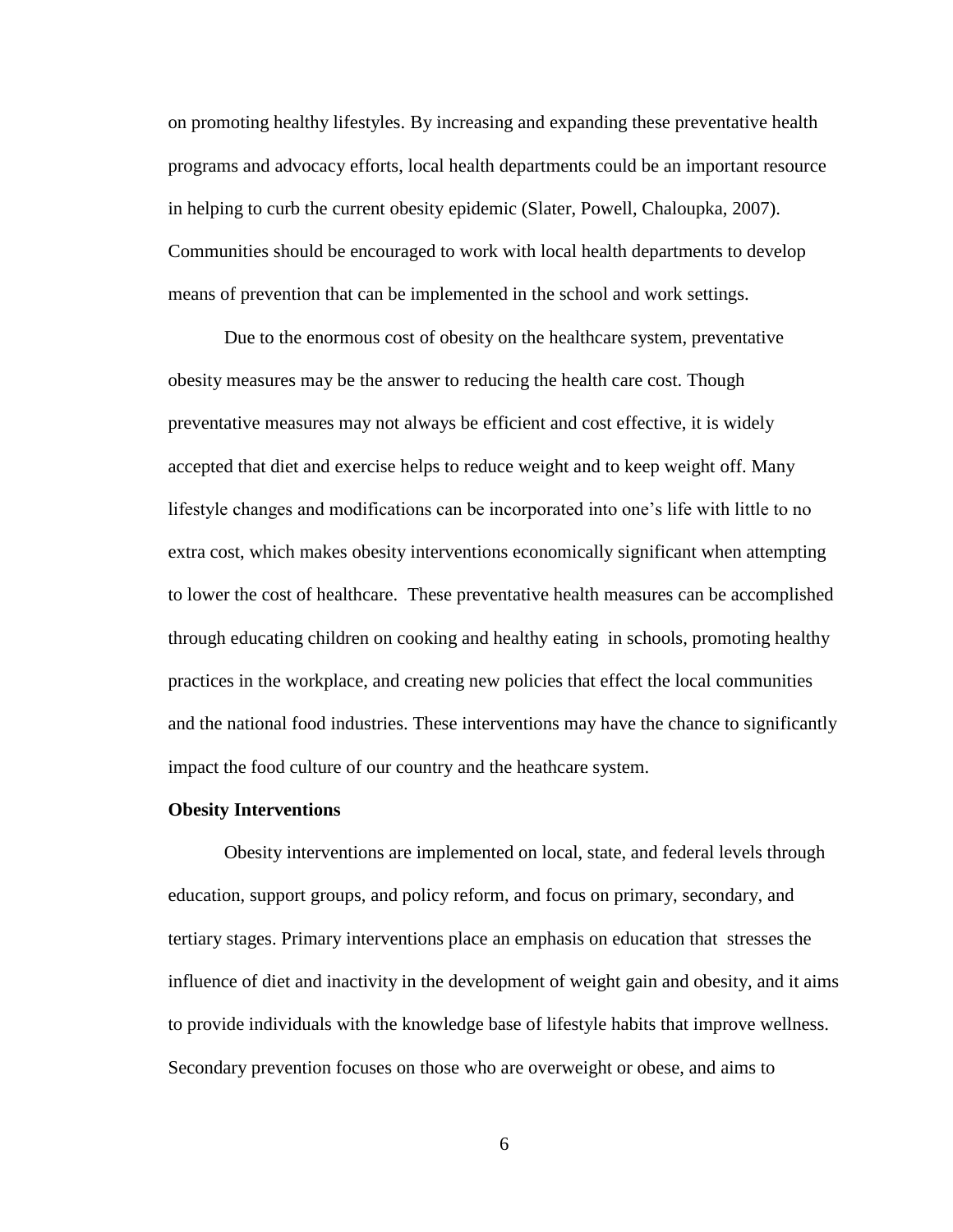pinpoint at least one way the individual can achieve a more healthy weight (i.e. reduce the consumption of sodas). Tertiary intervention is geared toward those who are obese and is more comprehensive than secondary intervention, focusing on several factors that lead to weight gain, and a more multidisciplinary approach.

It is widely accepted that diet and exercise have a direct impact on weight gain and weight loss. According to the United States Department of Agriculture, adults ages 18-64 need at least 2.5 hours of aerobic physical activity at a moderate level each week, which works out to 30 minutes, five days a week. A healthy diet for this same age group varies by activity level, age, and gender, but in general, adults needs between 1.5-2 cups of fruit, 2-3 cups of vegetables, 3-4 oz of grains –with at least half being whole grains, and 5-6.5 oz of lean meats per day. Processed foods and foods high in fats and sugar should be eaten in limited amounts, and should be avoided when possible.

In 2009, The Institute of Medicine produced a report that proposed recommendations for primary obesity prevention in children. These recommended interventions emphasize routine physical activity, healthy food and marketing environments that allow a child to appropriately recognize when they are full and when they are hungry, the incorporation of health care providers in the management of a child's weight, and the importance of the school systems in implementing these interventions to instill obesity prevention education in the students, starting from a young age (American Dietetic Association, 2010). Hoelscher, Kirk, Ritchie, and Cunningham-Sabo (2009) conducted a literary review for the interventions for prevention and treatment of overweight and obesity. The findings suggest and advocate that weight loss is best achieved through educating individuals about the importance of physical exercise and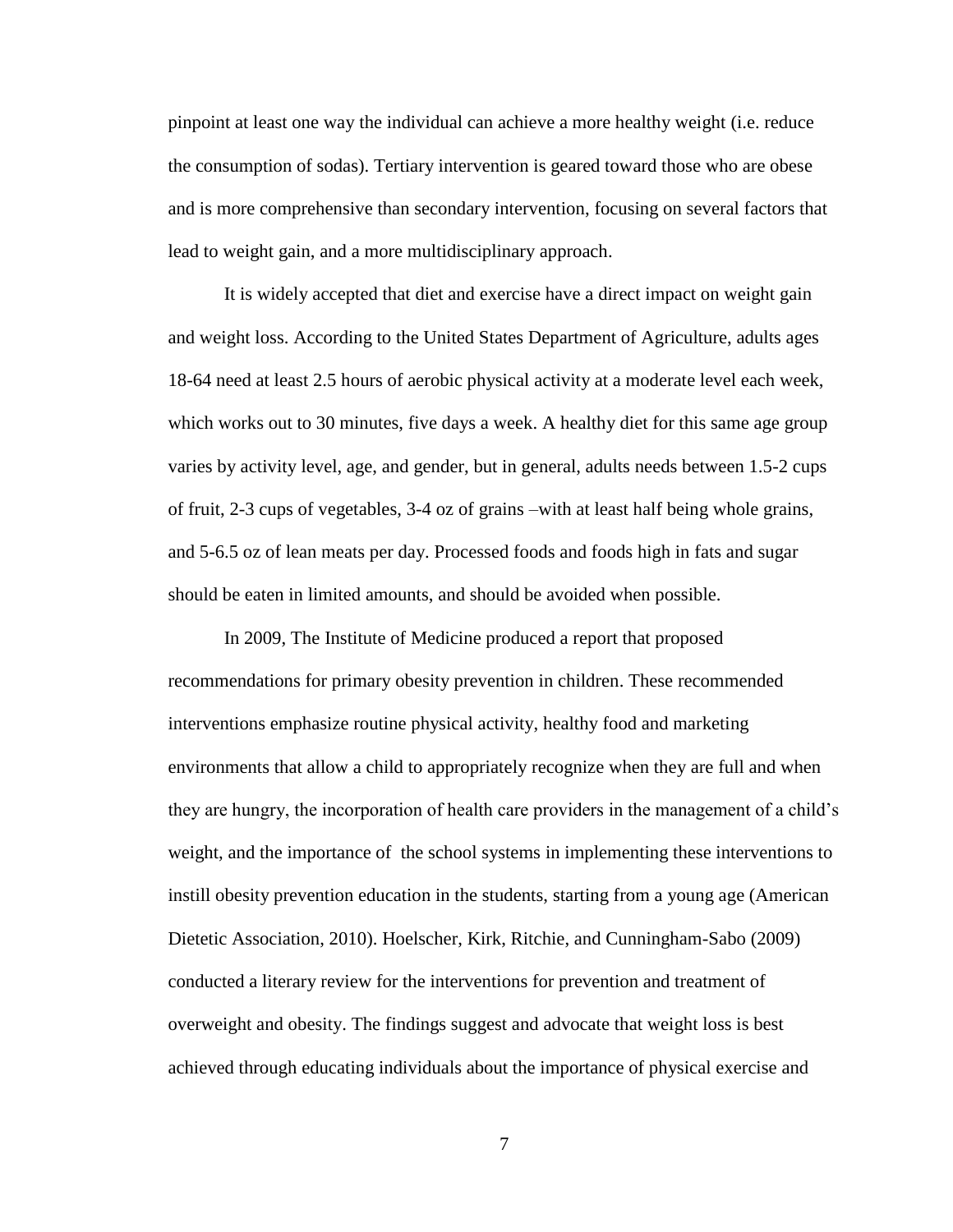proper nutrition when paired with an environment that fosters more time to be active and healthy food choices. Their literature was focused on pediatric prevention, with the majority of interventions taking place in the school setting, but their findings may show promise in the adult setting as well. More research should be conducted in the prevention of obesity in adults to support this claim. One of the studies included in the literature review was a study conducted in Australia with approximately 12,000 children, that assessed how education and environmental changes in the school system impact obesity rates. The interventions included, encouraging water consumption in lieu of sugar sweetened drinks, fewer high calorie snacks and foods, more fruits and vegetables, and promoting an increase in exercise and a decrease in television viewing and time on the computer. Over four years, these interventions were linked to a 2.5-3.4 % decrease in obesity in young children (de Silva-Sanigorski, Bell, & Kremer, 2010).

Unlike primary prevention, which is frequently conducted in the school setting, secondary prevention is often conducted in a primary care provider's office or in the medical setting. BMI, waist circumference, family history, and comorbidities are assessed, and a plan for weight loss is made. This frequently starts out with goal setting, weight monitoring, and logging of dietary intake and physical activity (Hoelscher et al., 2013). A dietary change may be implemented during this stage, which may be implemented by a registered dietitian. A low carbohydrate diet has been shown to be effective in weight loss (Siegel, Rich, & Joseph, 2009). This works by limiting the body's supply of glucose, which forces the body to begin breaking down fats, called ketosis, resulting in weight loss. A state of ketosis also decreases appetite, which leads to less calorie consumption. Other specific diet interventions focus on reducing foods that have a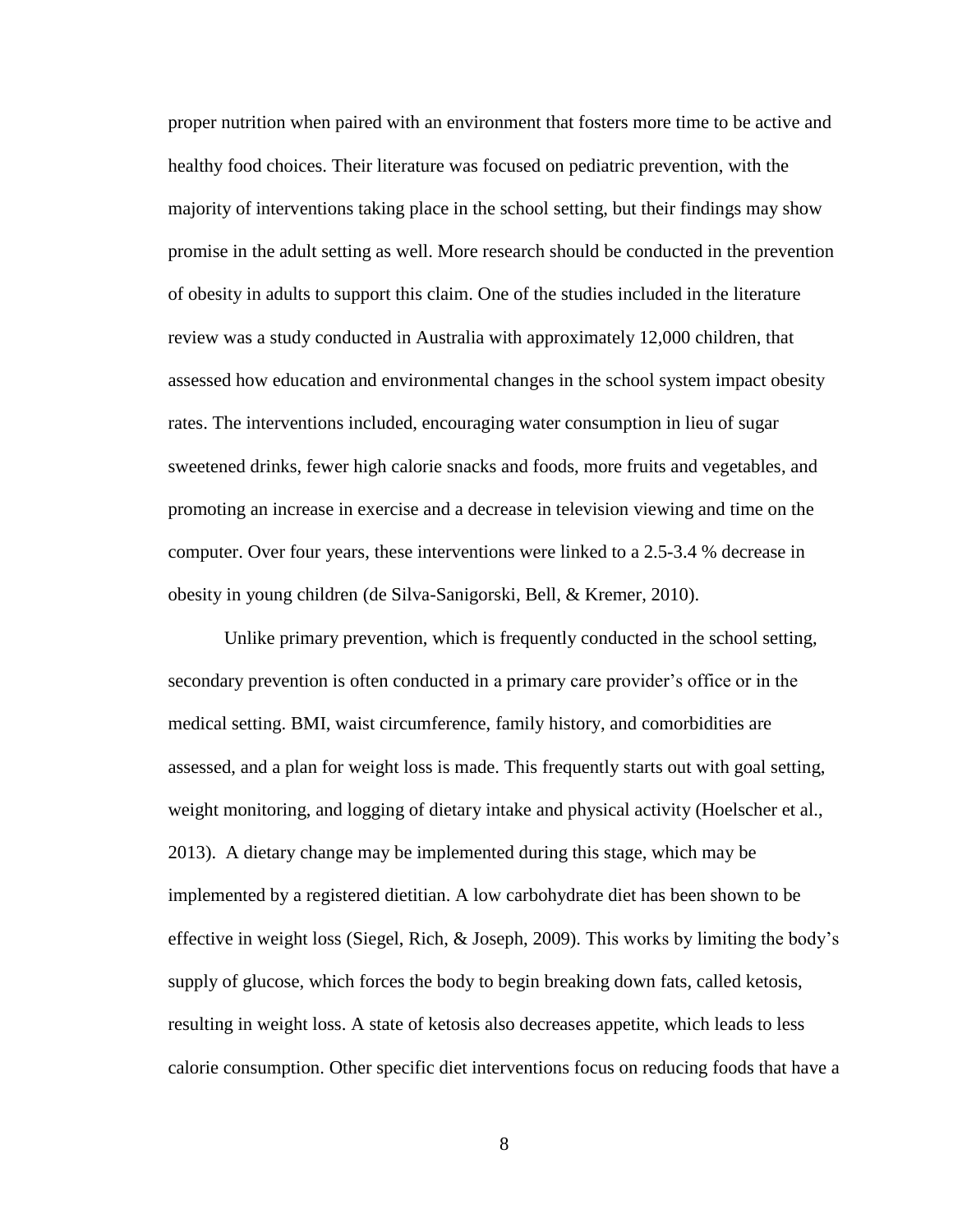high glycemic index, which also tend to be high in carbohydrates. Foods with a high glycemic index cause dramatic fluctuations in blood glucose levels, causing one to get hungry more quickly; therefore, more calories are consumed (Ebbeling & Ludwig, 2001). Eating foods low in fats, high in vitamins, minerals, phytophenols, and omega-3s, with portion control can significantly lower BMI, and it considered a "behavioral" intervention (Steele et al., 2012).

Other secondary interventions focus on both dietary and physical activity modifications, and may contain behavioral modifications. DeBar, Stevens, & Perrin (2012) conducted a study to examine if adolescent girls would see significant weight loss if they were given more autonomy and less parental influence. The girls were randomly assigned to either a 5-month medium intensity behavioral intervention with separate teen and parent groups, or weight loss management consisting of internet resources on evidence- based weight loss strategies and a meeting with their primary care provider. At the 6 month and the 12 month follow up, the intervention group showed a sustained decrease in the mean BMI. These findings suggest that teens may find it more beneficial to have a sense of independence when trying to lose weight; however, it is still important to educate parents to increase adherence of wellness in the home setting.

With people who are considered morbidly obese, secondary interventions may be effective initially, but some may need more extreme interventions to help lose weight and reduce their risk for the development of chronic illness. Tertiary interventions that have been successful in reducing obesity in individuals include very-low calorie diets, pharmacotherapy, meal replacements, and bariatric surgery. When limiting foods high in fats, and eating more nutrient based foods is unsuccessful in treating obesity, a very low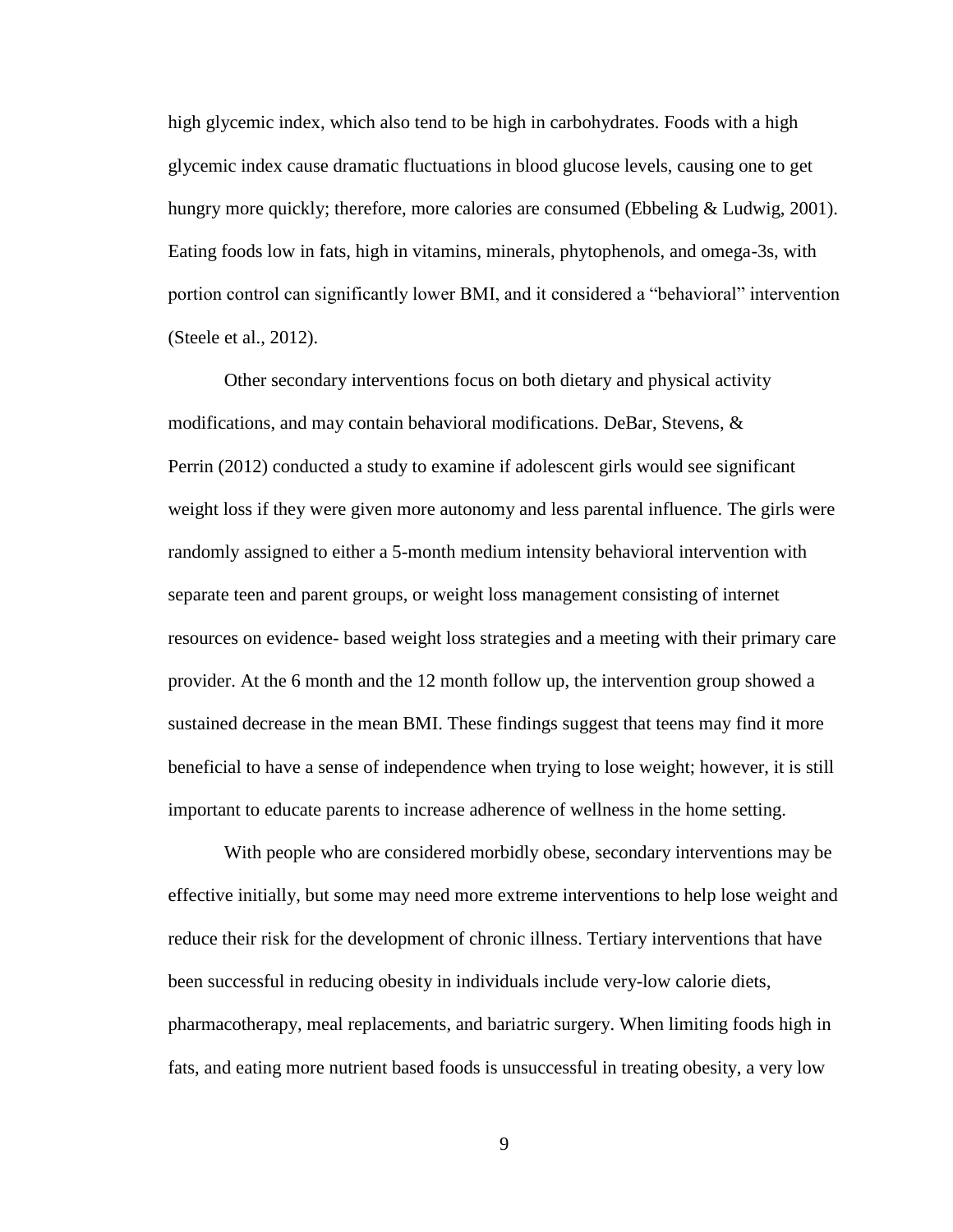calorie diet may be needed. This consists of an individual consuming less that 1000kcal/ day, and it typically high in lean protein, fruits, and vegetables and low in carbohydrates, fats, and sugar. These diets have been shown to facilitate rapid weight loss during the first 10- 20 weeks of treatment (Figueroa-Colon, von Almen, Franklin, Schuftan, Suskind, 1993).

#### <span id="page-14-0"></span>**Community and Policy Reform**

Local Health Departments (LHDs) are in a unique position to enact obesity prevention interventions in the local communities. Because LHDs work within individual communities, they are better able to assess the needs and gaps in education and local policies affecting local health and wellness. This may place LHDs as an important factor in implementing interventions in the future; however, very few LHDs across the country are taking advantage of their connections to the people within their community to influence and promote obesity education and wellness programs. Stamatakis et al. (2012) conducted a survey of 2,300 LHDs across the country to assess which LHDs offered obesity prevention programs. Of those departments that responded, only 2.7% offered obesity prevention activities. Additionally, only one LHD in the state of Maine, Penobscot's LHD, responded to the survey, and it currently does not implement an obesity prevention program. This study emphasizes a large gap in the local public health infrastructure where obesity prevention may be greatly effective, and these departments have the ability to form groups and committes to impact local policies. A study done through a phone interview in Germany, with over 3,000 participants, found that 98.2% of those surveyed believe that obesity is preventable. According to this survey, 59.6% of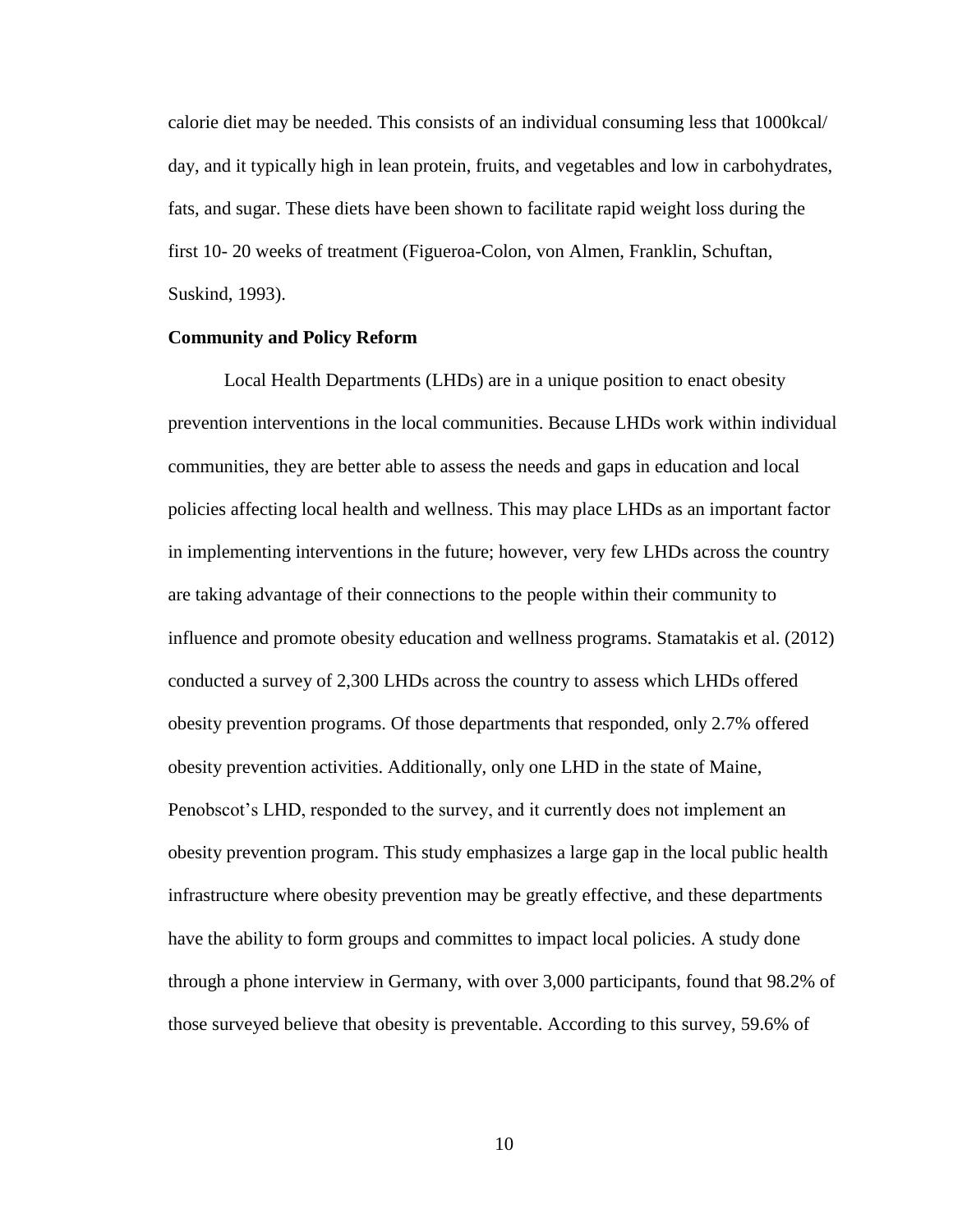people would be willing to take part in preventative health programs, with dietary changes receiving the highest support rates (Sikorski et al., 2012).

The purpose of this honors thesis is to examine the relationship between current attitudes towards preventative health measures among the University of Maine faculty and staff, and assess if these attitudes and health practices correlate with obesity. Similarly, our study assessed the faculty's and staff's beliefs about obesity prevention, and the health practices they currently engage in. We examined the participant's BMI to assess for obesity. Although BMI is not the only way to determine obesity, other measures include fat caliper and waist circumference measurements, calculating BMI was determined most appropriate for survey conducted research.

#### **Method**

#### <span id="page-15-0"></span>**Literature Review**

A thorough literature review was conducted using Biomed Central, Medline, Pubmed, CINHAL, Cochrane Library, Foods Science and Technology Abstracts, and Nursing and Allied Health Collection via EBSCO. Search terms included written in English, peer-reviewed, "Obesity interventions", "Obesity and Local Health Departments" and "Obesity and Prevention." The literature was examined and was reviewed for sound research technique by factoring in qualitative vs. quantitative research, population size, randomization, bias, and validity. The literature that was determined "sound research" by the researcher, based on the previously mentioned factors, was included in the literature review.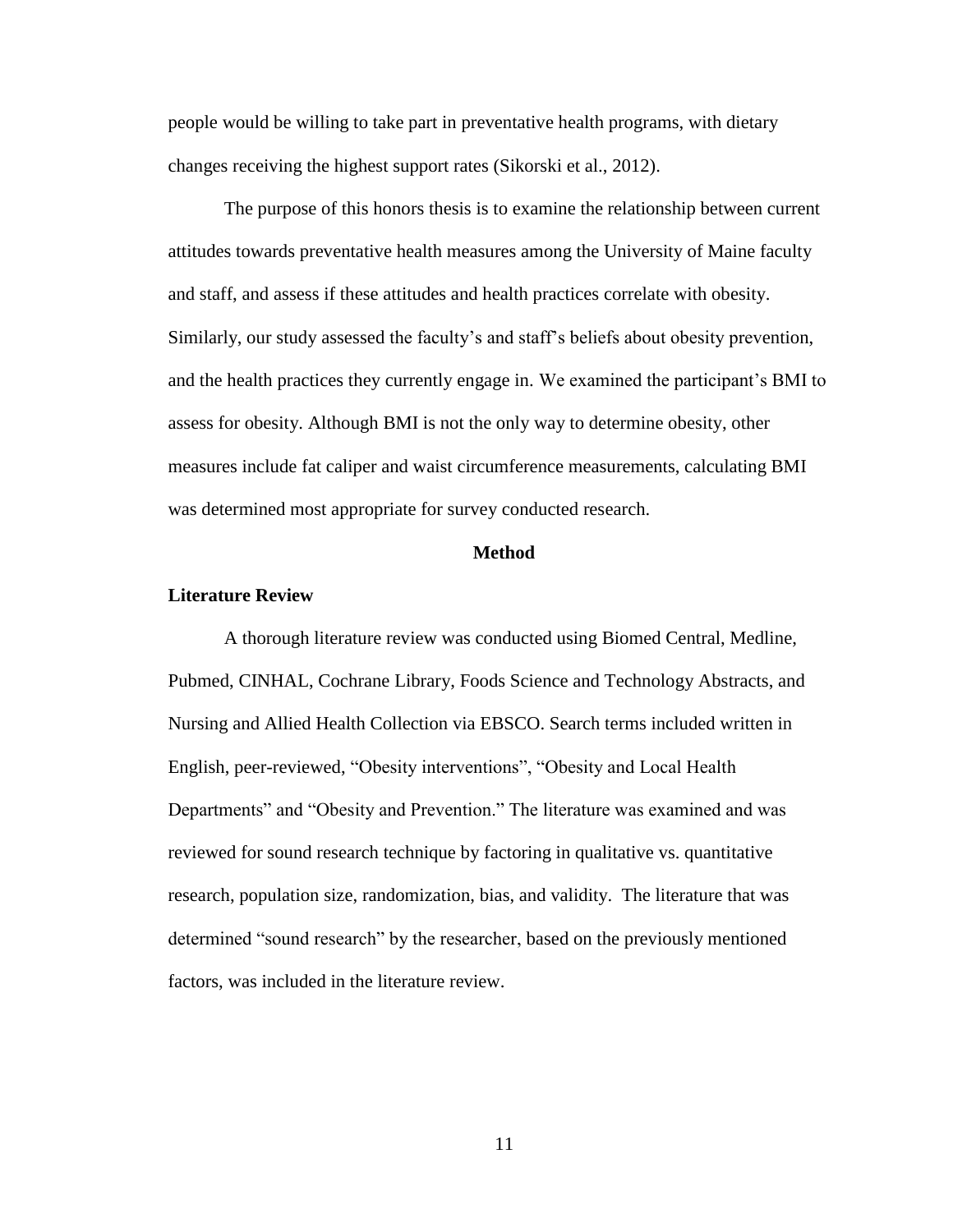## <span id="page-16-0"></span>**Survey Development**

A German study was conducted to investigate the German public's support for obesity prevention, preventative programs, and to assess the public's opinion about the causes of obesity. The researcher found via a telephone survey, that 98.2% of the public perceived obesity prevention to be possible. The survey also analyzed participants willingness to implement obesity interventions, such as educating parents on healthy eating, banning fast foods and soft drinks at school, and restricting advertisements for health foods. The majority of people supported many of the proposed interventions and agreed that they would be beneficial. This study acted as a springboard for the survey sent out to UMaine faculty and staff.

Like the German study, the UMaine study aimed to assess the public's belief about the causes of obesity, and the impact individuals have on their own health. Assessing the attitudes of obesity and preventative practices of the faculty and staff population helps to gain insight into what a sample population is doing to prevent obesity. Survey questions were generated by targeting preventative measures that are widely accepted to have an impact on weight (i.e. diet, exercise, and consumption of fast foods). Other questions, such as those focusing on sleep and visiting a primary care provider, may not directly correlate to weight gain, but they are important components of overall health. Before sending out the survey several other faculty members in the nursing department looked over the survey to assess the face validity.

The population for the UMaine faculty and staff survey was a sample of convenience. The faculty and staff on the University of Maine campus was chosen because the researcher had access to the email list of all faculty and staff, and because it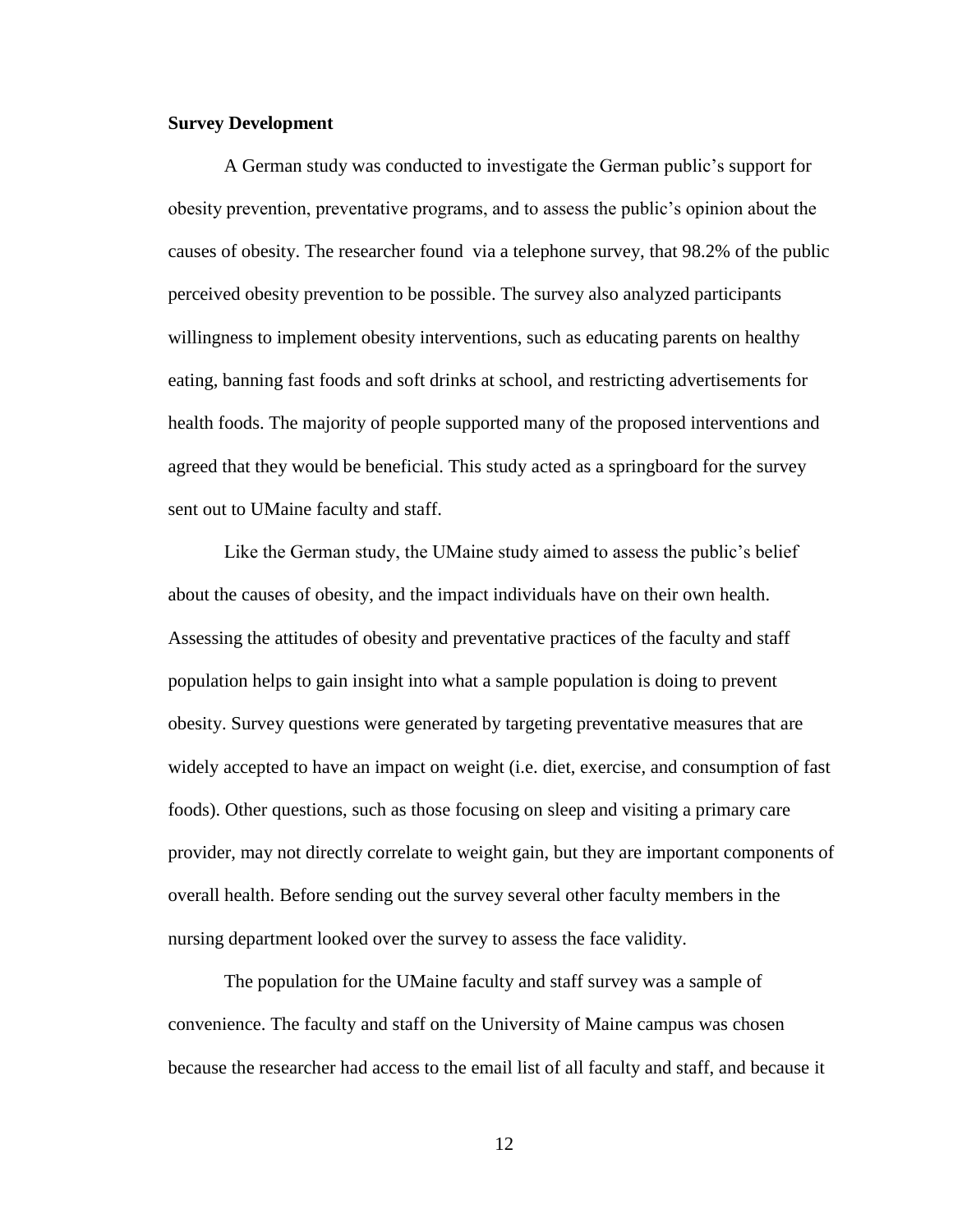supplied the researcher with a large, possible sample population of 2,300. This sample consisted of 537 participants ( $n=537$ ) with 42.9% male ( $n=225$ ) and 57.1% female (n=299). The age of responders ranged from 23-73 with the mean age of 49.07 (SD 12.006). All participants were employed by University of Maine Systems and worked at the University of Maine, Orono campus at the time of the survey. 95% of responders were non-Hispanic (n=498). Approval for the study was granted from the University of Maine's Institutional Review Board. Qualtrics, a survey construction software used by the university, was then used to construct the survey, which was then sent via email to faculty and staff of UMaine. Of the 2,300 surveys sent out, 537 responses were gathered in the data set, which is a 23% response rate. In a discussion of evaluation in teaching, Nulty (2008) indentified that for an (n) of 2,000, a response rate if 25% would meet 'stringent conditions', that is 3% sampling error and a 95% confidence level. Thus a response rate of 23% for an (n) of 2,300 would meet these conditions. Some questions were unanswered by some of the participants. These omitted answers were accounted for when data analysis was run to preserve reliability. BMIs were calculated using Microsoft Excel by taking the weight of the participants in pounds, multiplied by 703, divided by the participants height in inches squared. Statistical data was entered into SPSS (version 21) and correlations and analysis were run.

## **Results**

<span id="page-17-0"></span>With 0.8% underweight, 43.3% within the normal BMI range, 33.4% overweight, 18.1% obese, and 2.9% morbidly obese, the data implies that more than half of the UMaine faculty and staff are over the acceptable BMI range. 54.4% of the population is thus considered overweight. BMI range was 17.54-50.63 with a mean of 26.64 with a SD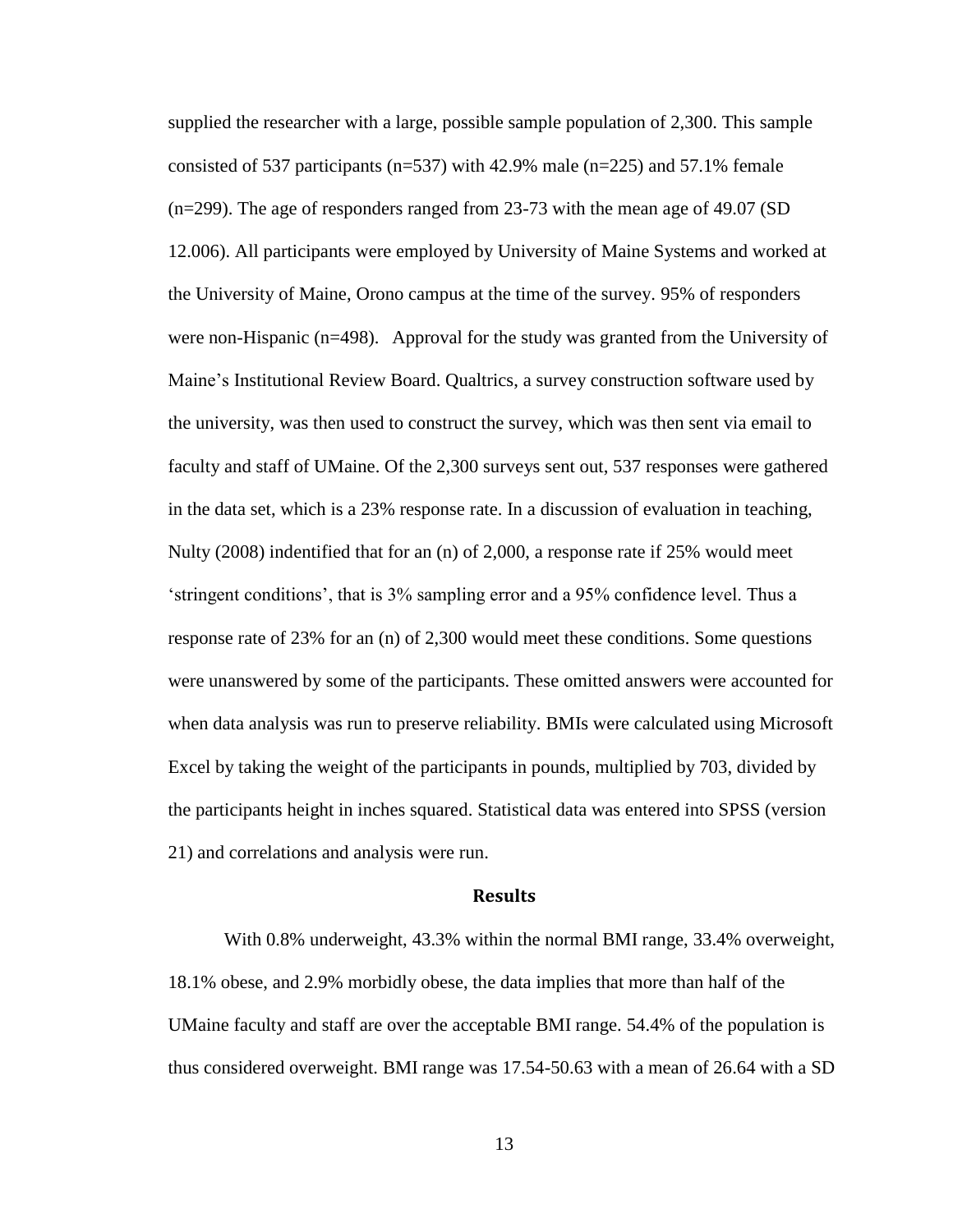of 5.27. 67% of the participants feel they have "a lot of control" over their health, and 19% feel they have "complete control" over their health. A high percentage of responders, 86%, admit that their actions have a direct impact on their health. Similarly, 59% of people agree that obesity is preventable, and 24% strongly agree that obesity is preventable, which means 83% of people agree that obesity is preventable. Also, 45.8% of participants were sedentary "most of the day" and 33.2% were sedentary half of the day.

| Age       | Range: 23-73 years<br>Mean: 49.07 |
|-----------|-----------------------------------|
|           |                                   |
| Gender    | Male: $42.9\%$ (n=225)            |
|           | Female: 57.1% (n=299)             |
|           |                                   |
| Ethnicity | 94.1% Caucasian (n=493)           |
|           | 95% Non-Hispanic (n=498)          |
|           |                                   |

*Table 1.* Demographics (n=537)

| # | Answer           | Response | %    |
|---|------------------|----------|------|
| 1 | No control       | 0        | 0%   |
| 2 | A little control | 3        | 1%   |
| 3 | Some control     | 72       | 14%  |
| 4 | A lot of control | 351      | 67%  |
| 5 | Complete control | 99       | 19%  |
| 6 | No opinion       |          | 0%   |
|   | <b>Total</b>     | 526      | 100% |

*Figure 1.* Participant's feeling of control over their health

| # | Answer                     | Response | %    |
|---|----------------------------|----------|------|
|   | <b>Strongly Disagree</b>   |          | 0%   |
| 2 | <b>Disagree</b>            | 4        | 1%   |
| 3 | Neither Agree nor Disagree | 81       | 15%  |
| 4 | Agree                      | 314      | 59%  |
| 5 | <b>Strongly Agree</b>      | 128      | 24%  |
|   | Total                      | 529      | 100% |

*Figure 2*. Participant's feelings over obesity being preventable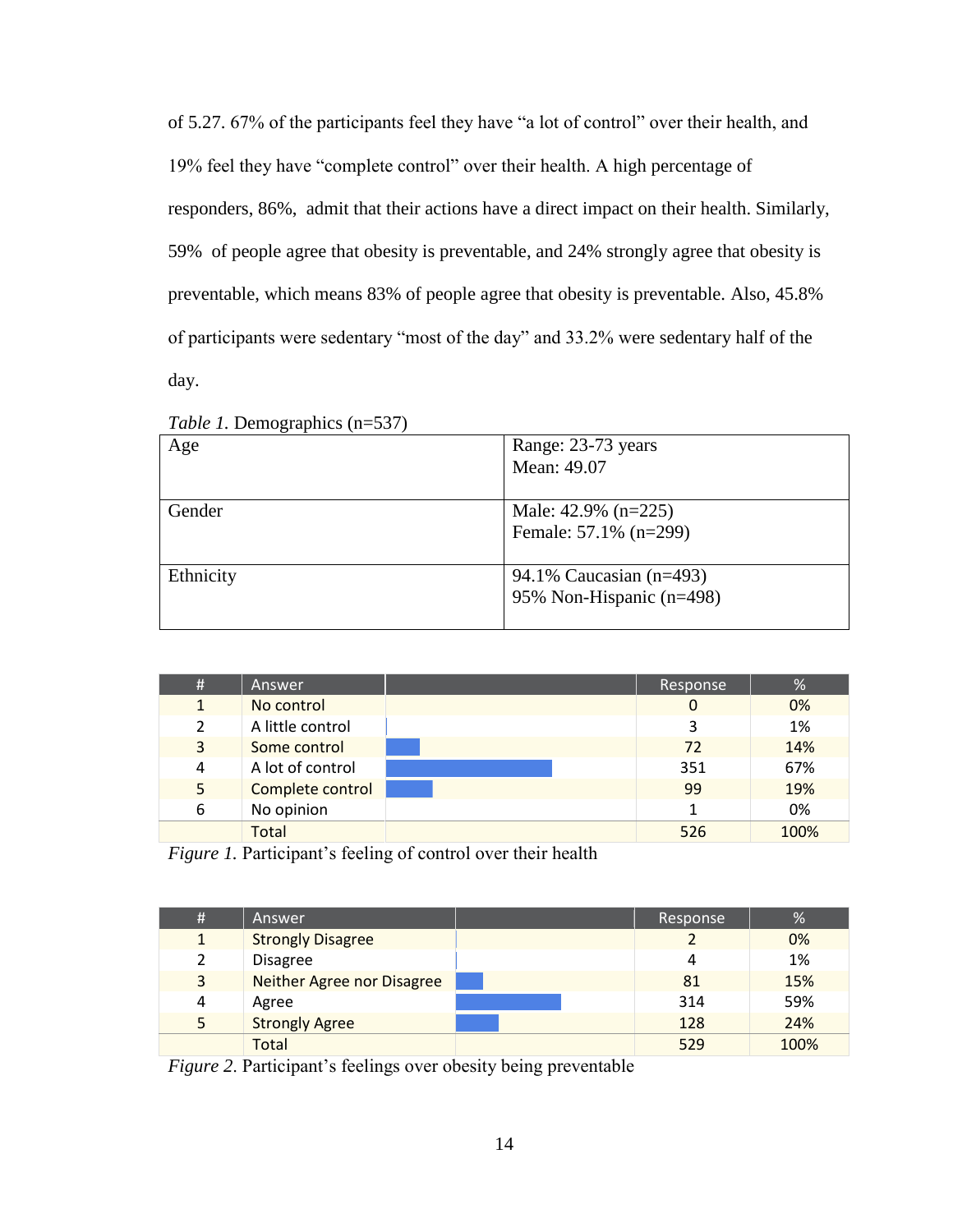| Table 2. How often are you sedentary? |  |  |
|---------------------------------------|--|--|
|---------------------------------------|--|--|

|                   | Frequency | Percent | <b>Valid Percent</b> | Cumulative<br>Percent |
|-------------------|-----------|---------|----------------------|-----------------------|
| All day           | 7         | 1.3     | 1.3                  | 1.3                   |
| Most of the day   | 240       | 45.8    | 45.8                 | 47.1                  |
| 1/2 of the day    | 174       | 33.2    | 33.2                 | 80.3                  |
| 1/4 of the day    | 94        | 17.9    | 17.9                 | 98.3                  |
| I'm never sitting | 9         | 1.7     | 1.7                  | 100.0                 |
| Total             | 524       | 100.0   | 100.0                |                       |



*Figure 3.* Distribution of BMI among faculty and staff *Note.* Underweight (1%), Normal (44%), Overweight (34%), Obese (18%), Morbid (3%)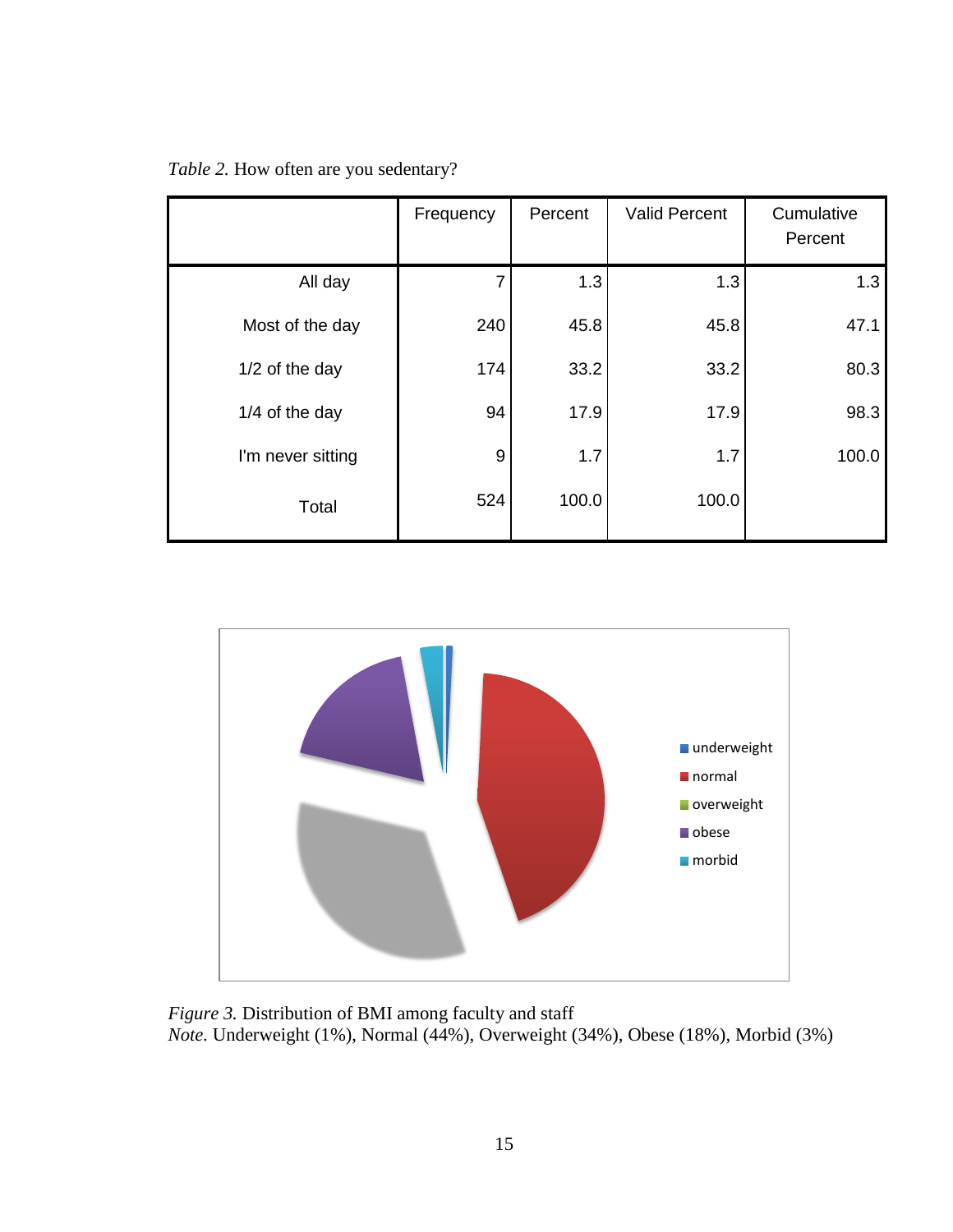| Lower BMI                                 | Believe obesity is preventable*              |
|-------------------------------------------|----------------------------------------------|
|                                           | See their PCP less frequently**              |
|                                           | Exercise more frequently**                   |
|                                           | Eat more fruits**                            |
|                                           | Eat more vegetables*                         |
|                                           | Eat more whole grains**                      |
|                                           | Less sedentary**                             |
|                                           | Eat less fast food**                         |
| Believe they have more control over their | Believe obesity is preventable <sup>**</sup> |
| health                                    | Exercise more frequently**                   |
|                                           | Eat more fruit <sup>*</sup>                  |
|                                           | Less sedentary**                             |
| Exercise more frequently                  | Have lower BMI <sup>**</sup>                 |
|                                           | Feel they have control over their health**   |
|                                           | Eat more fruits**                            |
|                                           | Eat more vegetables**                        |
|                                           | Eat more whole grains**                      |
|                                           | Eat less fast food**                         |

<span id="page-20-0"></span>\* significant at the 0.05 level \*\* significant at the 0.01 level

## **Discussion**

Upon the initial assessment of the data, it appeared our population had a lower average BMI than the national average, but after running the numbers, the data , although the sample is small, appeared to mirror the national averages, and is thus a representative sample. By running correlation studies and linear regression, the data suggests that people with lower BMIs are more likely to believe obesity is preventable and partake in more "preventative practices." They are more likely to exercise more frequently, eat more fruits, vegetables, and whole grains, and they are more likely to be less sedentary and eat less fast foods. People with BMIs in the normal range are more likely see their primary care provider (PCP) less frequently, which is opposite for people with higher BMIs, who are more likely to see their PCP more frequently. This may be due to those with higher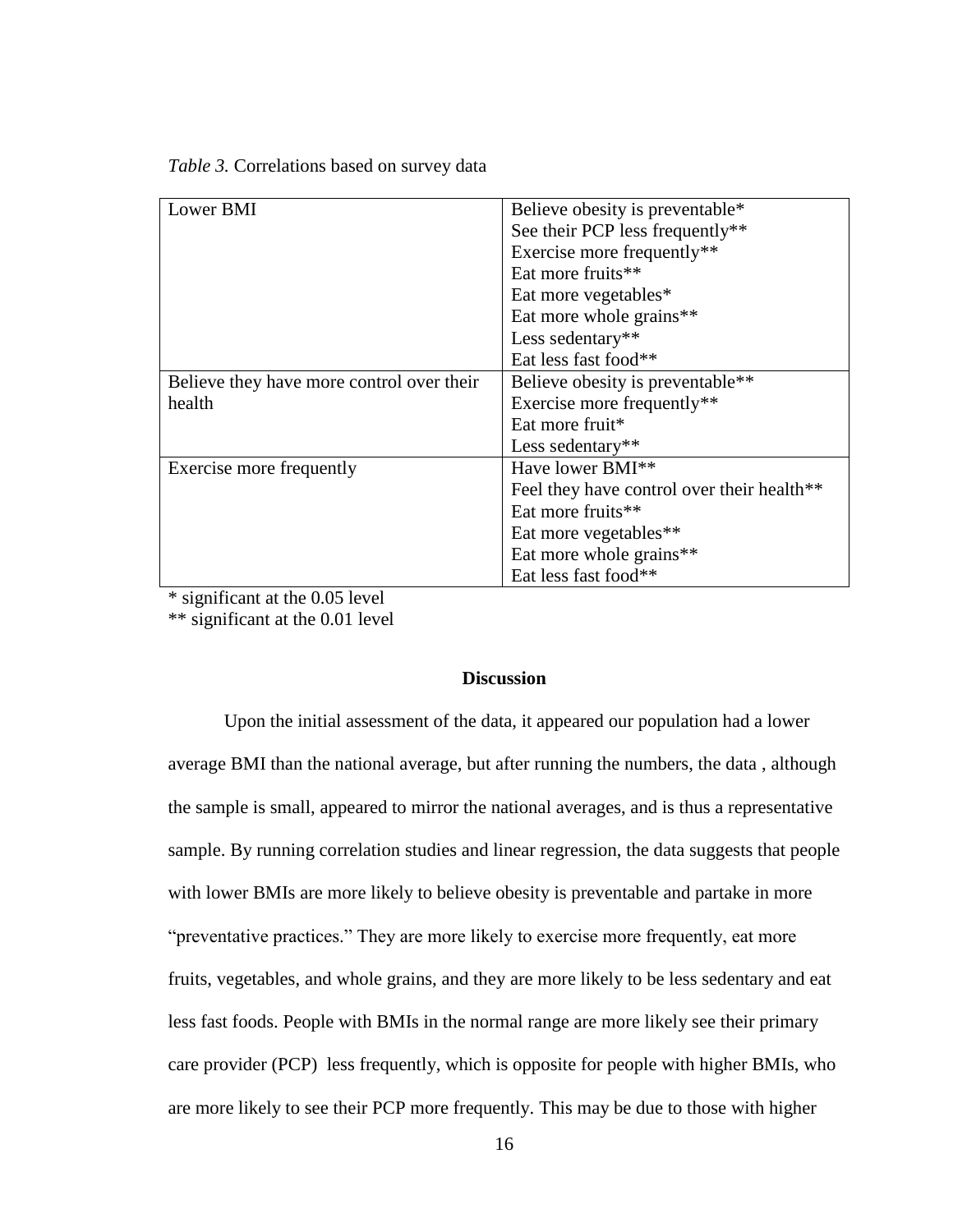BMIs developing comorbidities which require more medical supervision and wellness checks.

People who believe they have more control over their own health are more likely to believe obesity is preventable, exercise more frequently, eat more fruit and are less sedentary. This may be related to self efficacy. Individuals who feel they are in control over their own health may take more preventative actions to keep themselves healthy. Similarly, those who exercise more frequently appear to understand the importance of their health. They are more likely to feel in control of their health, eat more fruits vegetables, whole grains, and eat less fast food.

Although those who have lower BMIs are more likely to believe that obesity is preventable, a good percentage of those who are overweight admit that obesity is preventable. A large percentage of the population admits that they have control over their health, and their weight, but still more than half of the people are overweight. This points to a gap and an inconsistency to the population's beliefs about their abilities to prevent obesity and their actions which do not always point towards health and wellness.

#### <span id="page-21-0"></span>**Limitations**

Although the BMI distributions are similar to the national averages, the sample is one of convenience, and lacks geographic, racial, and occupational diversity. The survey was a self-reporting survey which may skew the data, based on the participant's responses. Similarly, the survey was labeled "Obesity Prevention", and it is possible that those who responded may have a special interest in the topic or cause an alteration in their responses. The possibility also lies in those, who may be obese, not responding because it is a survey related to their condition. Response rates may have been improved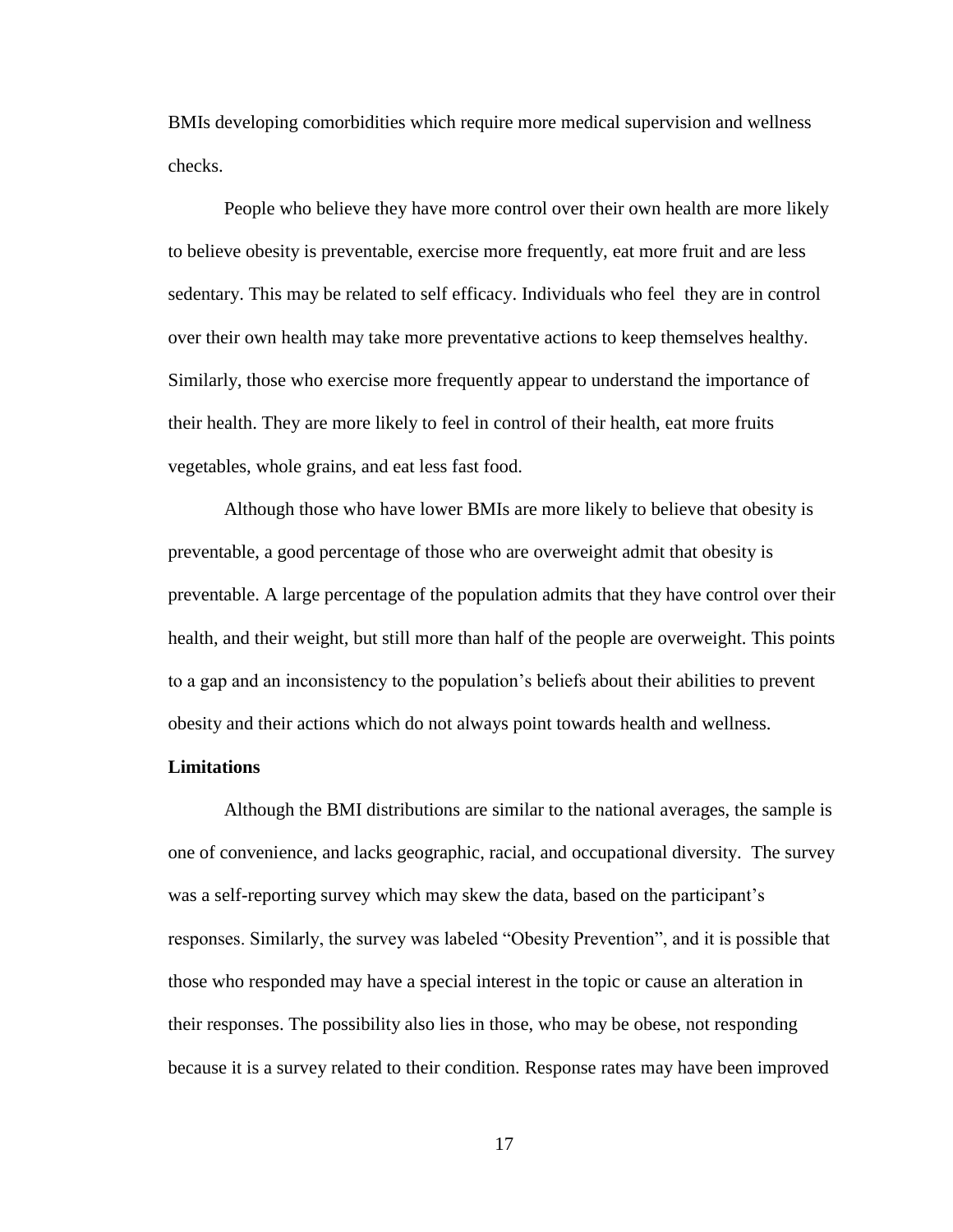by sending out a reminder email to encourage more people to participate. Only one email with a link to the survey was sent out, which may have limited the number of responders.

## <span id="page-22-0"></span>**UMaine and Preventative Health**

It is evident that the UMaine population has a significant need for obesity prevention by examining the BMI distribution. With 89% of individuals being sedentary at least half of the day, UMaine needs to find a way to better promote physical activity during the workday. Currently, the university has a weight loss, health promotion program, "Rise Up", which provides incentives to employees who participate in preventative health measures. This program offers and encourages biometric screenings, health assessments, and wellness activities by which employees can earn points to work towards incentives. These incentives include a reduction in health insurance premiums: In 2012, premiums were 12% and were increased to 20%, but those who participated in the RiseUp program were spared the increase in premiums, and their rates were decreased to 10%. Another incentive for participating in the RiseUp program is a \$100 tax deductible bonus that is given after participating in various wellness activities. This is figured on a point system where each activity counts for a certain amount of points. Although these incentives are a great step in promoting health on the University of Maine campus, the percentage of overweight and obese faculty and staff suggests that this program is either not effective, is lacking in participants, or does not offer compelling enough incentives to meet the needs of the population. Future research may want to examine the BMI of those who do participate in the RiseUp program and how effective the participants perceive the program to be.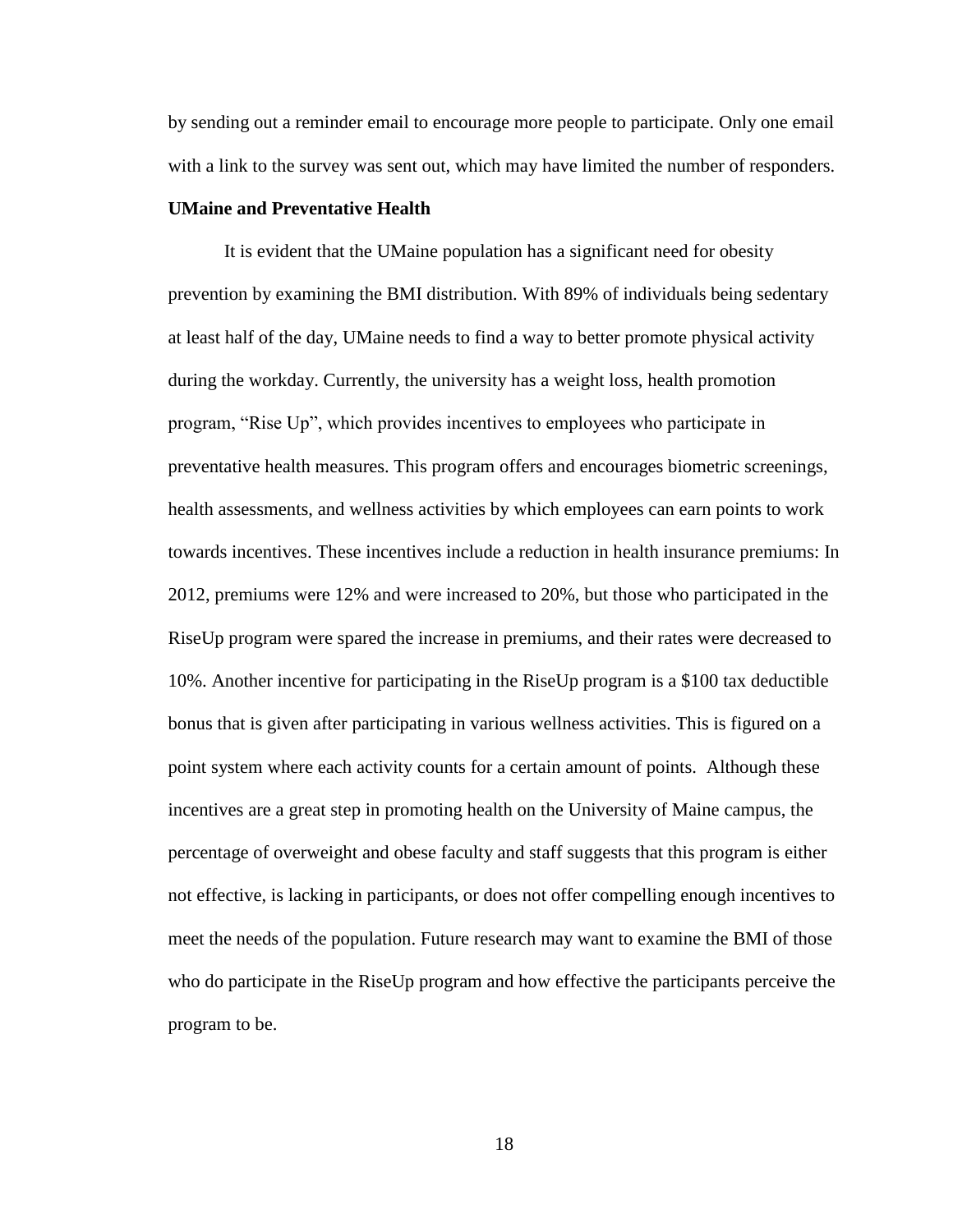In addition to the RiseUp program, changes are being made to the accessibility of the UMaine Recreation Center to the faculty in order to promote wellness. Up until January, all faculty and staff had to pay for monthly memberships, costing \$32/mo; however, the University has implemented free membership to the fitness center for full time faculty. Although this is a step in the right direction, the majority of employees at the University are not considered "full-time faculty", and this does not include full-time staff. Future research should be done to examine if the overweight and obesity rates decline over the next several years in relation to this change, which hopefully can be expanded to a larger percentage of employees.

#### <span id="page-23-0"></span>**Multifactorial Epidemic**

As this study and survey has reflected, diet and exercise have a large effect on weight fluctuations, but it would be unwise to assume that the obesity epidemic could be reduced to these two modifications. This problem is a complex webbed system, with multiple factors stemming from agricultural, physiological, and genetic etiologies, and also incorporates influences from the media and how an individual is raised. For the majority of the time humans have been walking the Earth, humans have been huntergathers, using energy to obtain food sources, and frequently experienced droughts in food sources. In modern society, food is constantly around, with cues from the media triggering the body to believe it is time to eat. Likewise, the modern culture is one of convenience and stress, where grabbing food on-the-go is often the norm. This brings about two issues. The first one, stress, from busy, fast-paced modern society, releases cortisol into the bloodstream which causes our bodies to store foods more readily into fats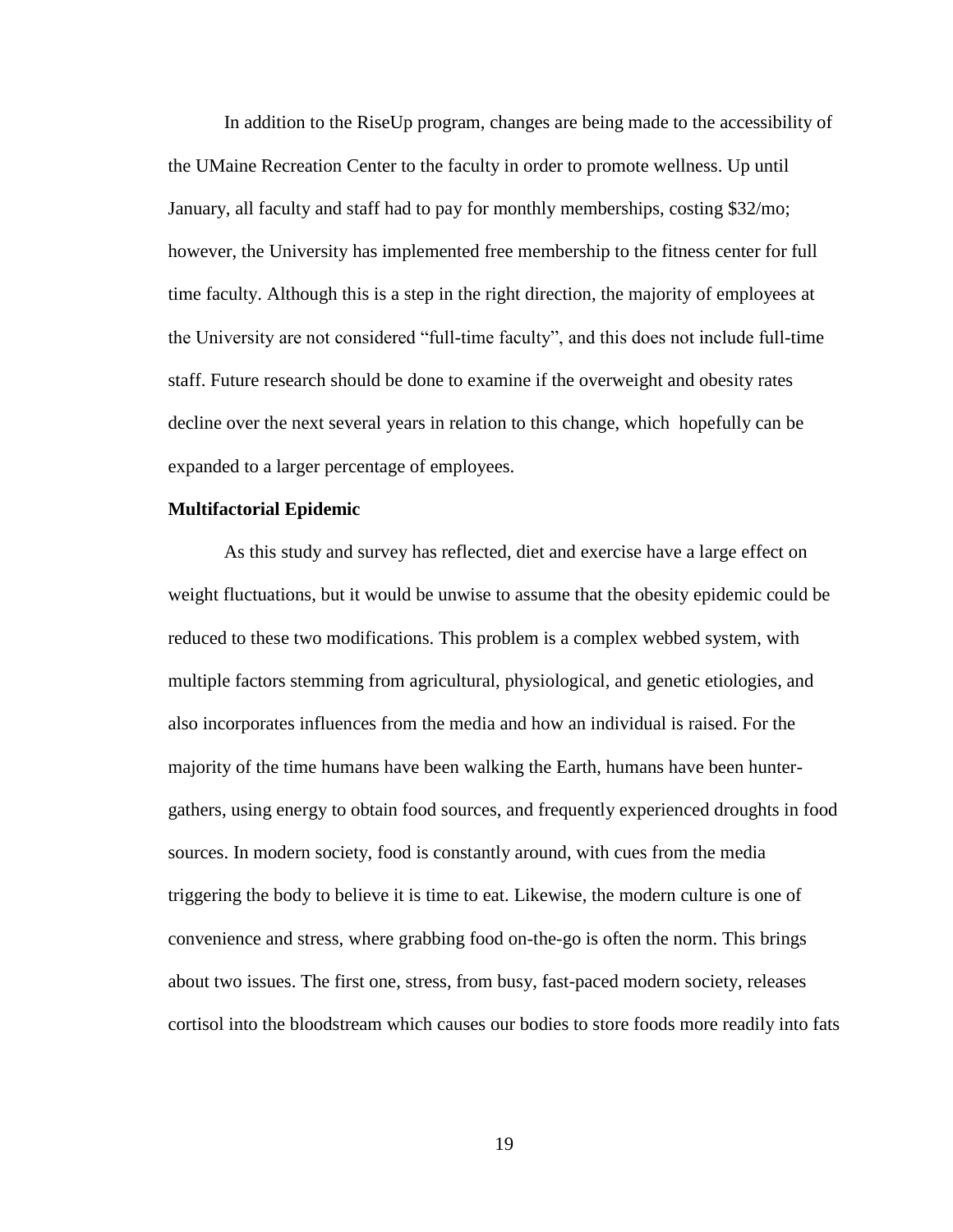(Lottenberg et al., 1998). This is the body's primal response to stress. The culture of "gogo-g0" is causing stress, which inadvertently the cause of fat storage.

Although there is more education on healthy eating than ever before, many people are still not getting the memo. One quick trip to the grocery store is all one needs to see that the general public is missing the mark on healthy eating. White breads, packaged meats, frozen dinners, sugary cereals and drinks, and processed foods are still finding their way into shopping carts, into homes, and into our bodies. This is largely due to a society that expects convenience. In a fast paced society, the majority of people would prefer to heat something up on-the-go than to take the time to chop, dice, stew, marinate and slow cook a meal with fresh vegetables, lean meats, and whole grains. Also, for many families, healthy eating is a financial burden. When families of four live paycheck to paycheck, eating a small box of fresh raspberries for \$4.00 is not as financially feasible as cooking a box of pasta for \$1.50. However, that being said, maybe the American public needs to have their perspectives readjusted. Instead of buying a bigger house, better car, or newer phone, individuals should strive to buy fresher fruits and vegetables and invest in their health with a gym membership which would directly impact their health, nutrition, and quality of life.

Sedentary lives are also to blame. The average American spends numerous hours in front of a screen. Thus, children spend less time outside playing and more time in front of their tablets, iPods, TVs, and computers. Yet, their calorie consumption does not match the sedentary lifestyle.

How one is raised has a large impact on their knowledge about healthy eating. The previous generation, "the meat and potato generation", due to the lack of nutritional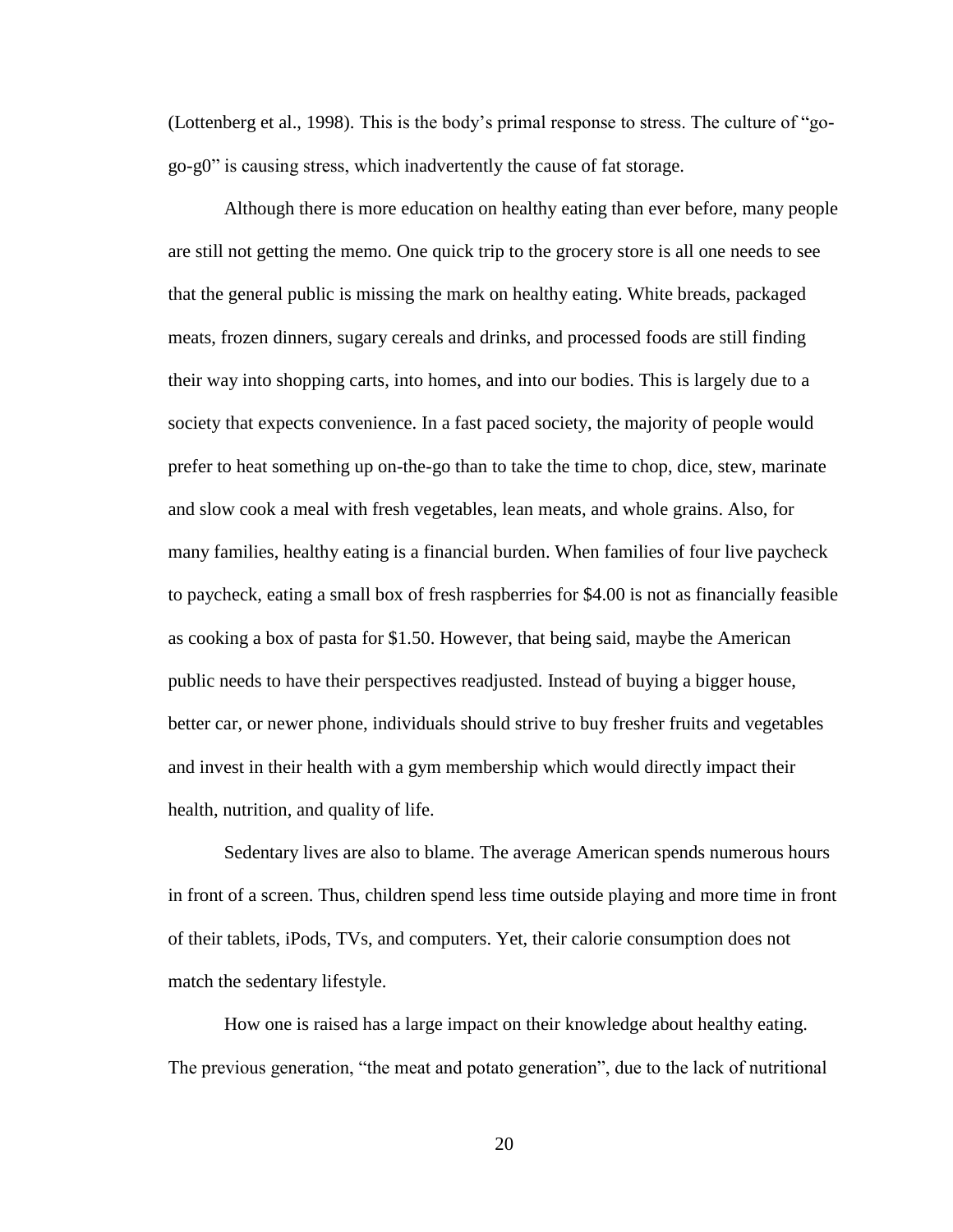education at the time, did not have the current knowledge of healthy diets to pass on to future generations. Many Americans still feel the need to have a meat, starch, and a vegetable to be considered a "well balanced meal". However, this does not always constitutes as a healthy meal. A meal of cooked vegetables and a piece of fish is just as acceptable. Likewise, a salad with whole grains is equally as nutritious. Similarly, the "meat and potatoes" generation, having had financial burdens and food scarcities preached to their children "do not leave the table until you have finished your food." This has brought about a society that feels guilty if food is left on a plate after a meal, which has lead to overeating and inappropriate portions. With plate sizes increasing 36% since 1960, this notion of "finishing the plate" is detrimental (Klatell, 2012). People should be encouraged to eat until they are satisfied, not stuffed. A good way around this problem is to reduce the initial size of the portion, or when out to eat, people should share. This saves financially and calorically. Lifestyle changes and modifications of how food is perceived must be changed on a multifactorial level in order for systemic change to occur. Unfortunately large changes must be done with the system as a whole, and this change may take several generations before healthy lifestyles may be restored, but little changes have to start somewhere. Our eating practices must change, and habits need to be broken so that our future generations may find a way out of eating ourselves into bad health. It starts with changing the way this generation perceives food and nutrition, so that the subsequent generations will be raised accordingly.

In 2005, the mayor of Oklahoma City, Mick Cornett found his city on the "Most Obese Cities in the Country" list in Men's Fitness Magazine. Appalled by the notion of running an unhealthy city, in 2007, he decided to put Oklahoma City on a "diet", and he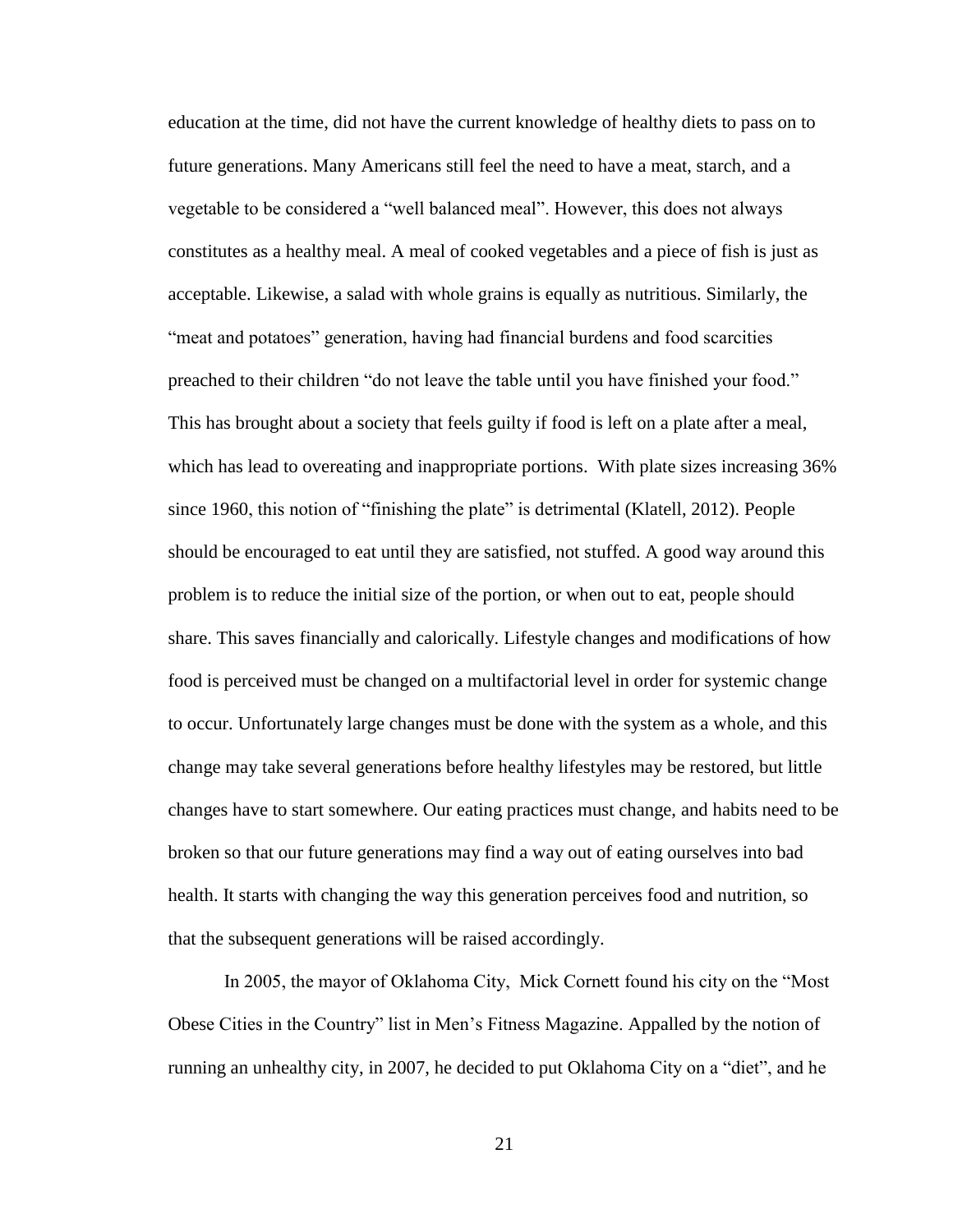was determined to make his city healthy (Cornett, 2013). Over the course of four years, changes were made throughout the city to enhance the quality of life of its population and to make changes that promoted a healthy lifestyle. After assessing the needs of the city, Cornett found that the infrastructure supported a quality lifestyle for that of a car, but not for people, and thus he stressed the importance of implementing changes to make the city more "walkable." Hundreds of miles were added to city sidewalks and throughout developments in the suburbs, a 70 acre park was added to the center of the city, senior health and wellness centers were built, a downtown street car was added to promote walking, and a river sports facility was constructed to encourage recreational sports. After four years, Oklahoma City had collectively lost over one million pounds, and was placed on Men's Fitness magazine's "Most Fit Cities" list in 2012. This city's example stresses that obesity needs to be looked at through the lens of education, policy development, cultural change, and through how cities are constructed to promote healthy lifestyle habits.

#### <span id="page-26-0"></span>**Interventions on a National Scale**

Although the rates of obesity across the United States remains unchanged from 2003-2004 to 2011-2012 among older children, adolescents, and adults, the rates of obesity among 2-5 year olds dropped 43% from 2003-2004 to 2011-2012, from 14% to 8% (Ogden, Carroll, Kit & Flegal, 2014). These rates may pose an optimistic perspective on the obesity epidemic. Arguably, the obesity epidemic first became evident in the 1980s, meaning that over thirty years has passed since the realization that the American public was growing in physical size, which was directly effecting the health and longevity of the population. Since this time, researchers, educators, policy makers, and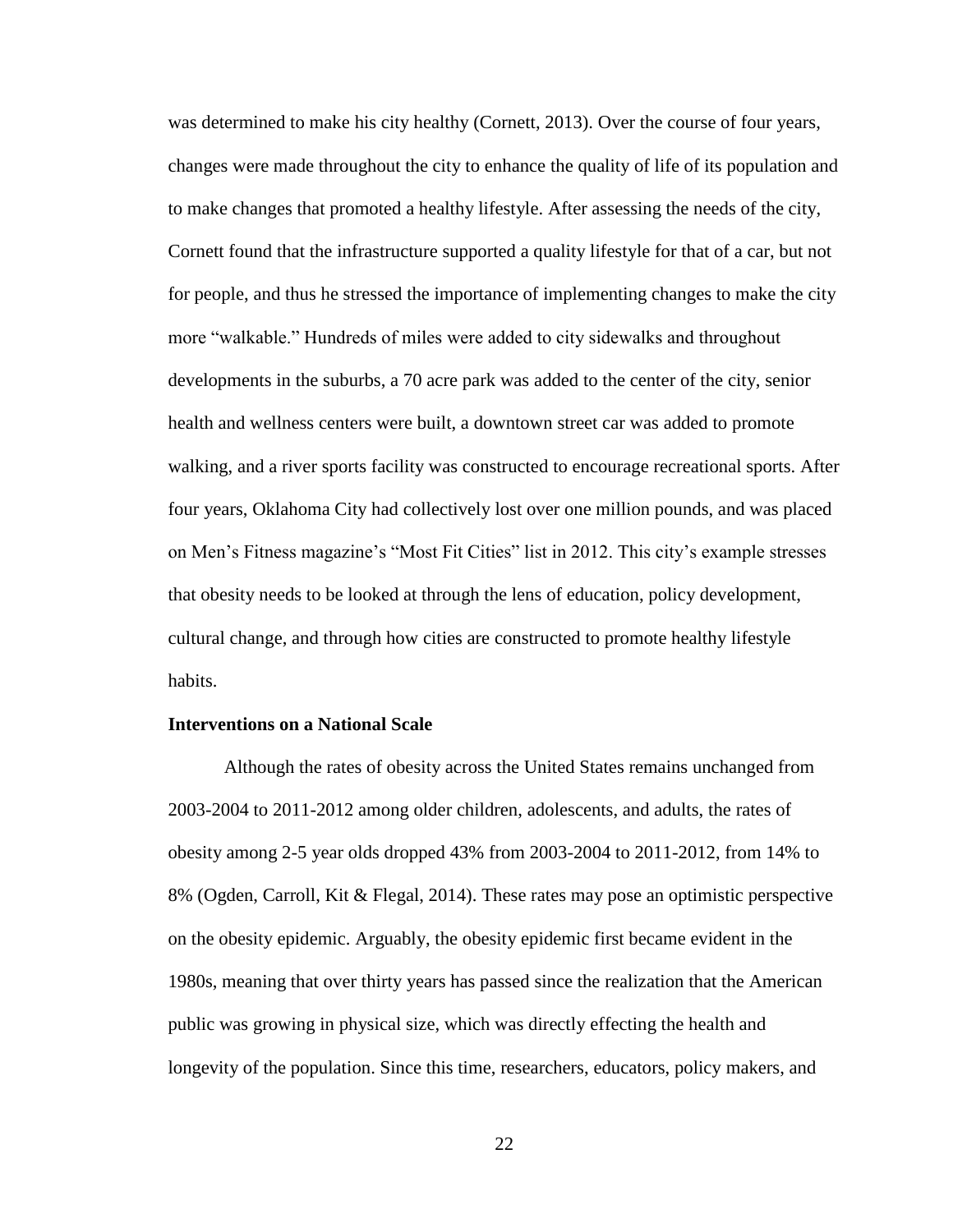health care professionals have begun to examine the gaps in obesity prevention and gain knowledge on factors that may be involved in the adaptation of unhealthy lifestyles. This drop in obesity from children ages 2-5 may be the results of the large scale changes that have been adopted over the past decade in particular.

In February, the New York Times published an article that highlights this decrease in young childhood obesity, and offers some possible causes that may be responsible for the positive trend (Tavernise, 2014). According to the article, there has been an overall drop in calories consumed by children, 7% drop for boys and 4% drop in girls, and children consume fewer sugary beverages when compared to 1999 data. Another source of this change may be related to the increase in the number of women who breast feed , which research has linked to more sustained weight control throughout childhood. Barry M. Popkin, a researcher at the University of North Carolina at Chapel Hill links this decline in young childhood obesity to the data that suggests families with young children have been buying lower-calorie foods. He associated this trend with the federal funded Special Supplemental Nutrition Program for Women, Infants, and Children which recently reduced its funding for fruit juices, cheese, and eggs and increased the funding for fruits and vegetables. Other possibilities for the decrease in obesity could point to the policies aimed at reducing obesity on the local, state, and federal levels. For example, Michelle Obama's "5-2-1-0" campaign encourages 5 or more fruits and vegetables, 2 hours or less of recreational screen time, 1 hour or more of physical activity, and 0 sugary drinks a day. Across the United States 10,000 child care centers have committed to implementing these guidelines in their facilities.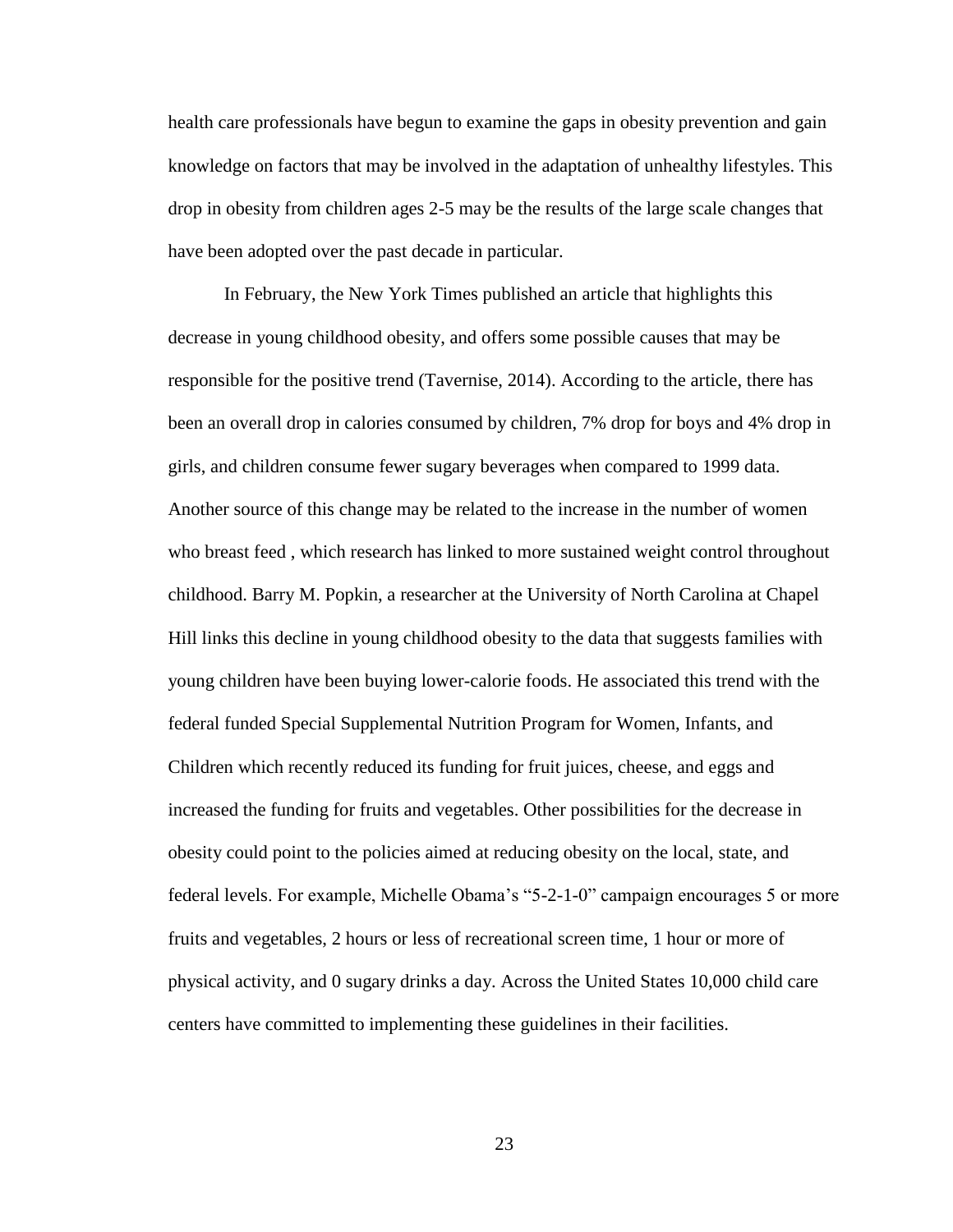Because there are many factors that influence the development of obesity, it is critical to have a diverse range of interventions to enforce a magnitude of change systemically. This decline in young childhood obesity may be a direct consequence of the current changes in place which has led to a new generation of parents who are more educated on the causes, preventions, and consequences of obesity so that they are passing on healthy habits to a new generation of young children. Although the population has a long way to go to see a decline in obesity rates across all age groups, hopefully this data of decline in young children will ignite an optimistic trend for the whole and is, perhaps, a sign of a new generation being raised with better, more healthful habits.

The Department of Health and Human Services has developed "Healthy People 2020," which focuses on various areas of health to improve before the year 2020, and nutrition and weight management is included among them. Healthy People 2020 emphasizes the importance of healthy diets and weight management to achieve health and reduce chronic illness. The objectives focus on interventions that address individual behaviors, and policies and environments that encourage these behaviors in schools, healthcare facilities, workplaces and within communities. The program also stresses that future research will need to be directed towards assessing which interventions are most effective to help direct innovative policies. Evidence based practice will be beneficial in understanding how to prevent unhealthy weight gain (United States Department of Health and Human Services, 2013).

#### **Conclusion**

<span id="page-28-0"></span>By examining the percentage of the UMaine faculty and staff that are classified as overweight and/or obese and the current wellness interventions the University offers to its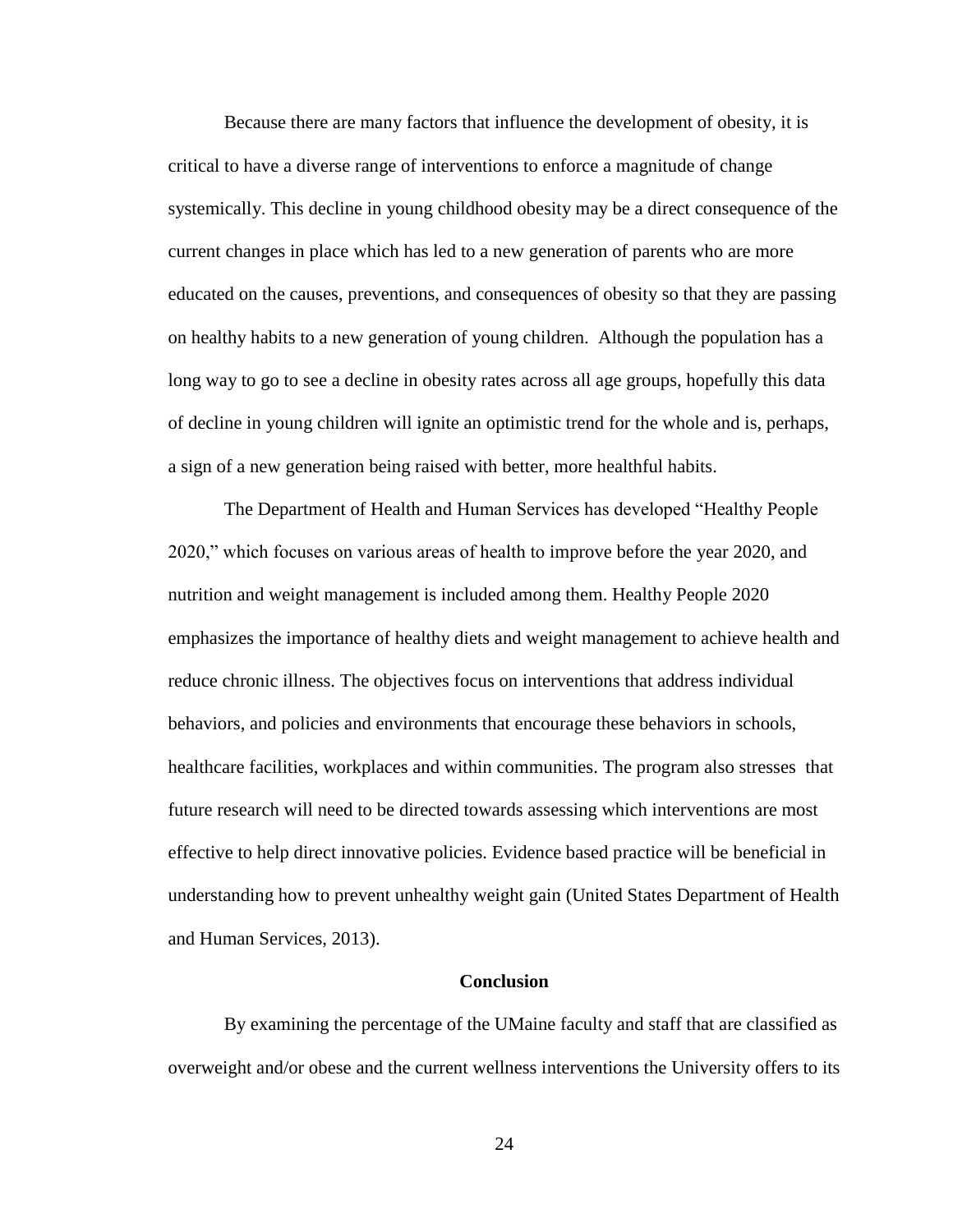employees, it is evident that there is a gap in intervention efficacy. A large majority of the population feels they are responsible for their health and have power over their weight, but they struggle to gain control, which places them at significant risk for heart disease, Type 2 diabetes, musculoskeletal aliments, and some cancers. Because of the sustainable amount of research that has been done on obesity preventions, it is essential for local communities, and state and federal agencies to begin to adapt these changes to improve the quality of life to its people. Businesses, corporations, schools, and local communities hold responsibility in offering services that help to encourage this change, which may also prove to be beneficial, not only in the health and happiness to individuals, but also in the fiscal weight that physical wellness may bring to a corporation. Promoting wellness among employees may help to improve job satisfaction and reduce the sick days one takes which directly impact revenue in businesses, or on college campuses, and reduce the continuity in teaching which may hinder learning. Small interventions that are implemented on the local level may help to push the decline in obesity seen in young children to adolescents and older adults that will improve health and quality of life over the next decade.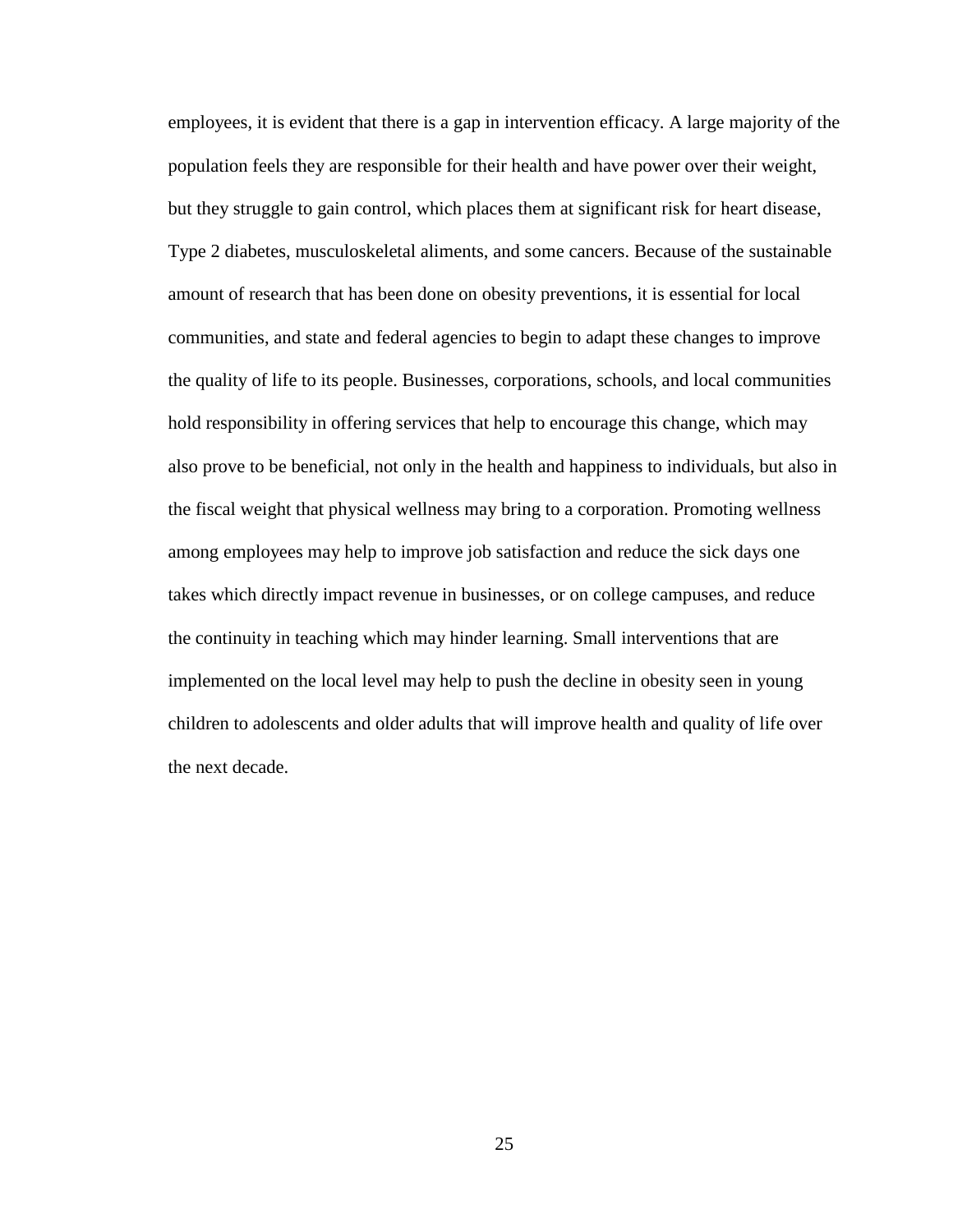#### References

- <span id="page-30-0"></span>American Dietetic Association. (2010). Position of the American Dietetic Association: Child and adolescent nutrition assistance programs. *Journal of American Diet Association*, *110*(5), 791–799
- Bonadonna, R.C., Croop, L.C., & Zych, K. (1990). Dose-dependent effect of insulin of plasma free fatty acid turnover oxidation in humans. *American Journal of Physiology*, *259*, E736-E750.
- Cornett, M. (Performer) (2013, April). Mick cornett: How an obese town lost a million pounds. *TED*. [Video podcast]. Retrieved from https://www.ted.com/talks/mick\_cornett\_how\_an\_obese\_town\_lost\_a\_million\_po unds
- DeBar, L.L., Stevens, V.J., Perrin, N., et al. (2012). A primary care-based, multicomponent lifestyle intervention for overweight adolescent females. *Pediatrics*, *129*(3), e611–e620
- de Silva-Sanigorski, A.M., Bell, A.C., Kremer, P., et al. (2010). Reducing obesity in early childhood: Results from Romp & Chomp, an Australian community-wide intervention program**.** *American Journal of Clinical Nutrition*, *91*(4), 831–840
- Ebbeling, C.B., Ludwig, D.S., (2001). Treating obesity in youth: Should dietary glycemic load be a consideration?. *Advances in Pediatrics, 48,* 179–212
- Ernst, N. D., Obarzanek, E., Clark, M. B., Briefel, R. R., Brown, C. D., & Donato, K. (1997). cardiovascular health risks related to overweight. *Journal of the American Dietetic Association*, *97*(7), S47-S52.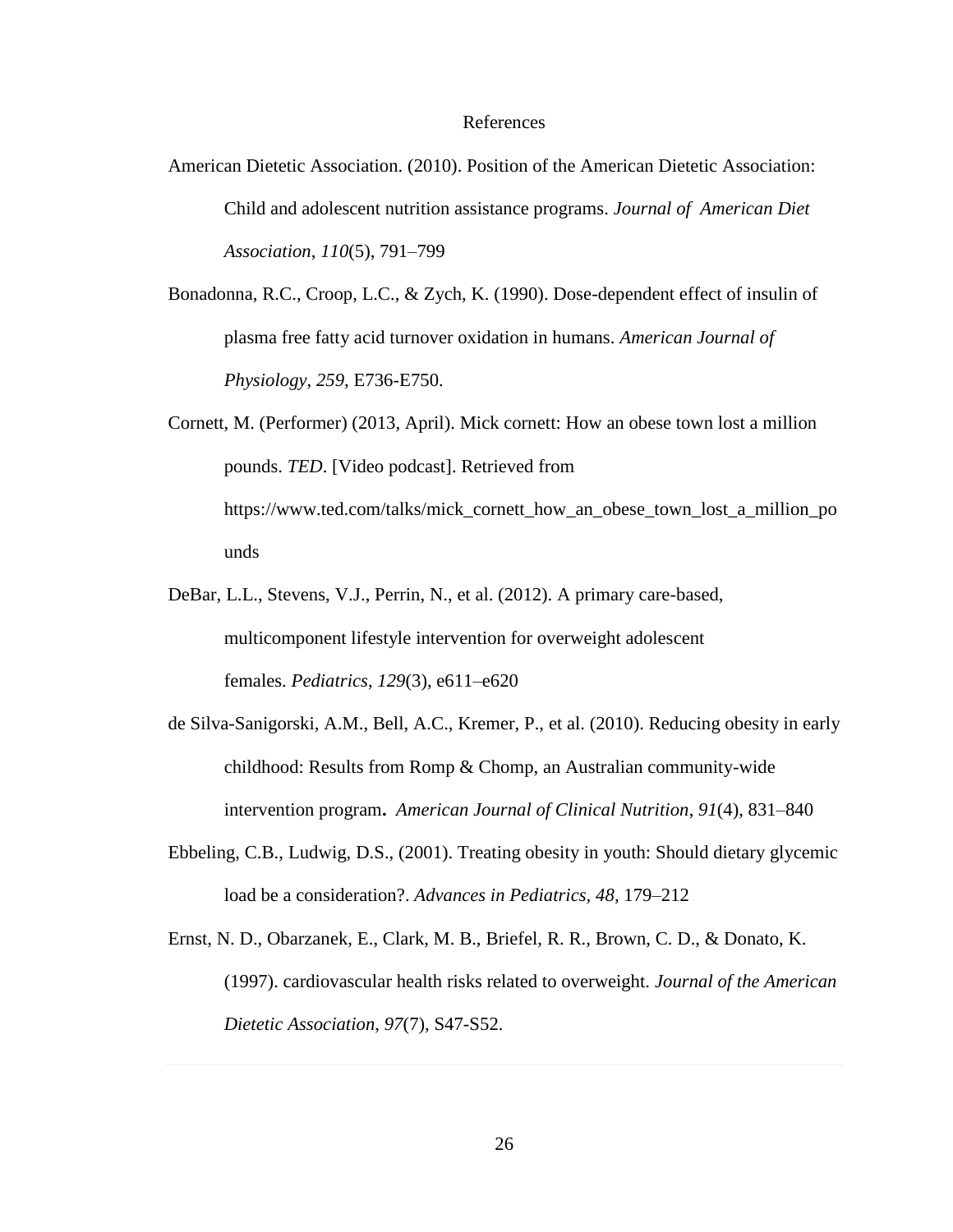- Figueroa-Colon , R., von Almen, T.K., Franklin, F.A., Schuftan, C., Suskind, R.M. (1993). Comparison of two hypocaloric diets in obese children**.** *American Journal of Diseses of Children*, *147*(2):160–166
- Finkelstein, E. A., Trogdon, J. G., Cohen, J. W., & Dietz, W. (2009). Annual medical spending attributable to obesity: Payer and service-specific estimates.*Health Affairs*, 822-832. doi: 10.1377/hlthaff.28.5.w822
- Flier, J.S. (1997). Leptin expression and action: New experimental paradigms. *Proceedings of the National Academy of Sciences of the US*, *94*, 4242-4245.
- Go, A.S., Mozaffarian, D., Roger, V.L., Benjamin, E.J., Berry, J.D., Borden, W.B..., Turner, M.B. (2013). On behalf of the American Heart Association Statistics Committee and Stroke Statistics Subcommittee; Heart disease and stroke statistics—2013 update: *a report from the American Heart Association, 127,* e6 e245.
- Hoelscher, D. M., Kirk, S., Ritchie, L., & Cunningham-Sabo, L. (2013). Position of the academy of nutrition and dietetics: Interventions for the prevention and treatment of pediatric overweight and obesity. *Journal of the Academy of Nutrition and Dietetics*, *113*(10), 1375-1392. doi: 10/1016/j.jand.2013.08.004
- Kahn, S.E., & Porte, D. (1996). Pathophysiology of type II (non-insulin dependent) diabetes mellitus: Implications for treatment*. Diabetes mellitus,* 487-512
- Klatell, P. (2012, May 1). *How big are your dinner plates-and why it matters*. Retrieved from http://www.eatouteatwell.com/how-big-are-your-dinner-plates-and-why-itmatters/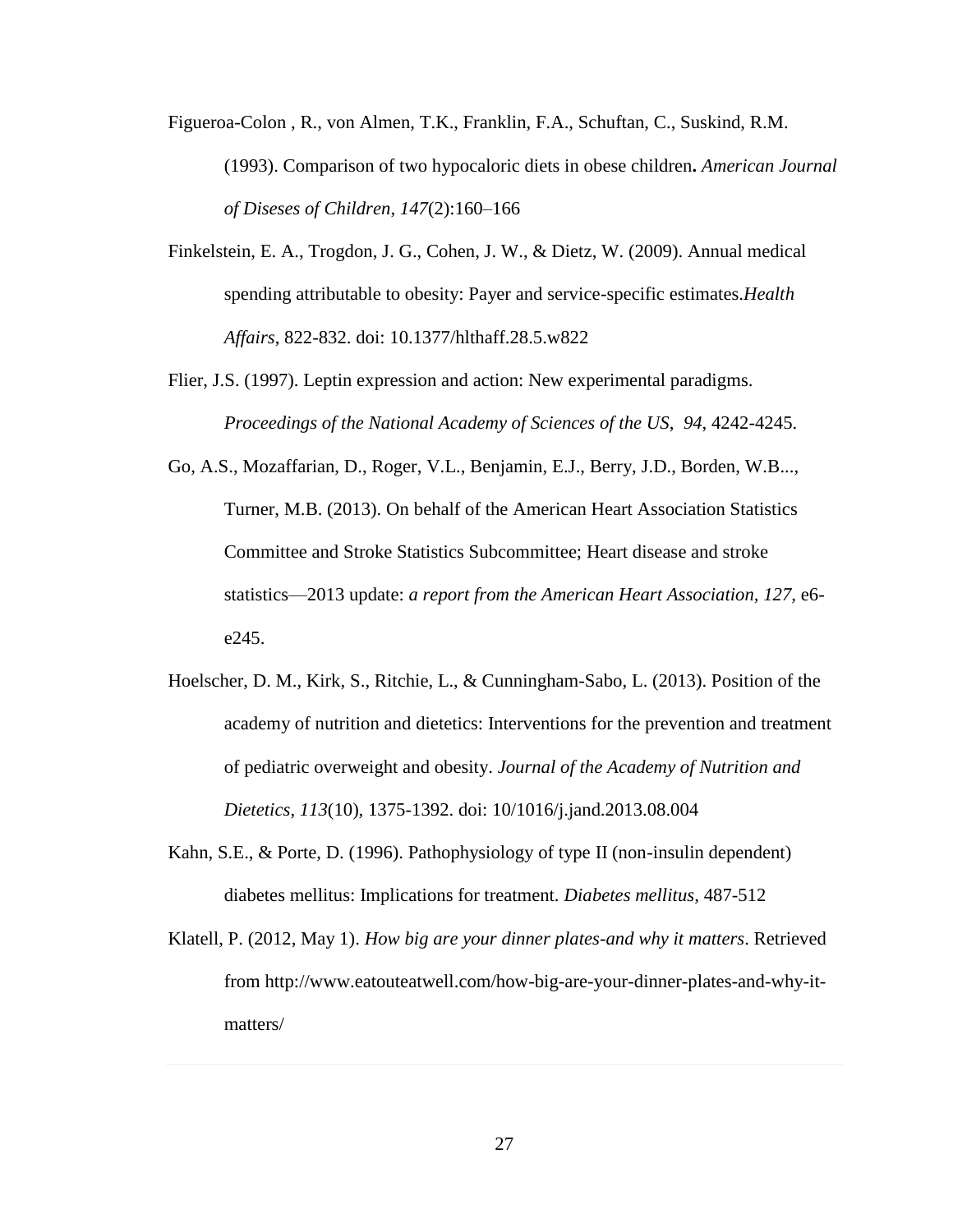- Lottenberg, S., Giannella-Neto, D., Derendorf, H., Rocha, M., Bosco, A., Carbalho, S., &…Wajchenberg, B. (1998). Effect of fat distrubution on the pharmacokinetics of cortisol in obesity. *International Journal of Clinicl Pharmacology and Therpeutics, 36*(9), 501-505
- Maffei, M., Halaas, J., Ravussin, E. (1995). Leptin levels in human and rodent: Measurement of plasma leptin and ob RNA in obese and weight-reduced subjects. *Nature Medicine*, 1, 1155-1161.
- Masters, R.K, Reither, E.N, Powers, D.A., Yang, Y.C., Burger, A.E., & Link, B.G.(2013). The impact of obesity on us mortality levels: The importance of age and cohort factors in population estimates. *American Journal of Public Health*, *103*(10), 1895-1901
- Nulty, D.D. (2008). The adequacy of response rates to online and paper surveys: What can be done?. *Assessment & Evaluation in Higher Education*, *33(*3), 301-314.
- Ogden, C. L., Carroll, M. D., Kit, B. K., & Flegal, K. M. (2012). Prevalence of obesity in the United States, 2009-2010. *NCHS Data Brief*, *82*.
- Ogden, C. L., Carroll, M. D., Kit, B. K., & Flegal, K. M. (2014). Prevalence of childhood and adult obesity in the United States, 2011-2012. *Journal of the American Medical Association*, *311*(8), 806-814. doi: 10.1001/jama.2014.732
- Peiris, A.N., Struve, M.F., Mueller, R.A., Lee, M.B., Kissebah, A.H. (1988). Journal of Clinical Endocrinology and Metabolism, *67*(4), 760-7.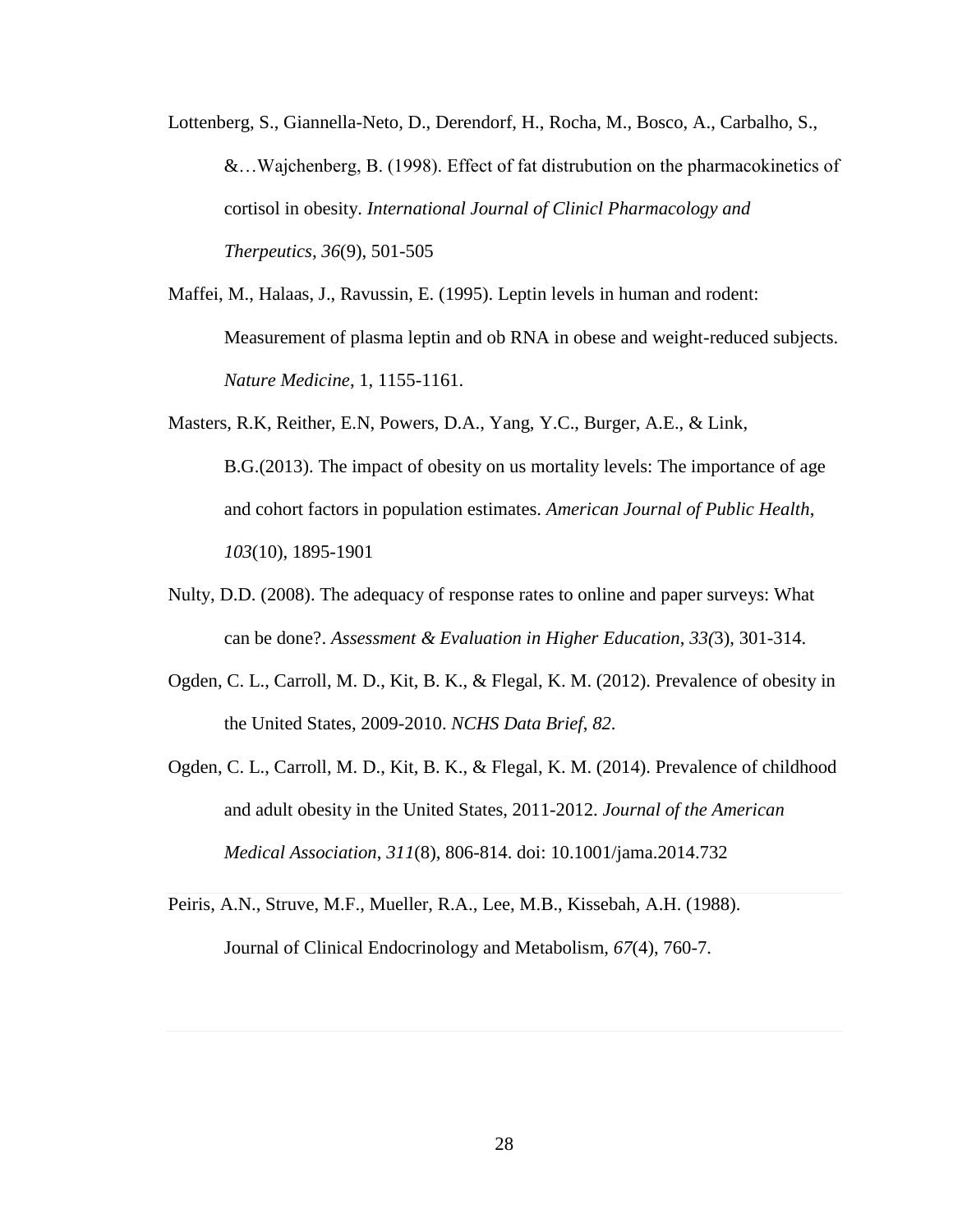- Pollack, A. (2013, June 18). AMA recognizes obesity as a disease. *The New York Times*. Retrieved from http://www.nytimes.com/2013/06/19/business/ama-recognizesobesity-as-a-disease.html
- Siegel, R.M., Rich, W., Joseph, E.C., et al. (2009). A 6-month, office-based, lowcarbohydrate diet intervention in obese teens. *Clinical Pediatrics, 48*(7):745–749
- Sikorski, C., Luppa, M., Schomerus, G., Werner, P., Konig, H., & Riedel-Heller, S. G. (2012). Public attitudes towards prevention of obesity. *PLoS ONE*,*7*(6), 1-8. doi: 10.1371/journal.pone.0039325
- Slater, S.J, Powell, L.M., Chaloupka, F.J. (2007). Missed opportunities: local health departments as providers of obesity prevention programs for adolescents. *American Journal of Preventative Medicine, 33*(1), S246-S250.
- Snitker, S., Pratley, R.E., Nicolson, M., et al. (1997). Relationship between muscle sympathetic nerve activity and plasma leptin concentration. *Obesity Research*, 5, 338-340.
- Stamatakis, K. A., Leatherdale, S. T., Marx, C., Yan, Y., Colditz, G. A., & Brownson, R. C. (2012). Where is obesity prevention on the map? distribution and predictors of local health department prevention activities in relatin to county-level obesity prevalence in the us. *Journal of Public Health Management Practice*, *18*(5), 402- 411. doi: 10.1097/PHH.0b013e318221718c
- Steele, R.G., Aylward, B.S., Jensen, C.D., Cushing, C.C., Davis, A.M., Bovaird, J.A. (2012). Comparison of a family-based group intervention for youths with obesity to a brief individual family intervention: A practical clinical trial of positively fit. *Journal of Pediatric Psychology, 37*(1):53–63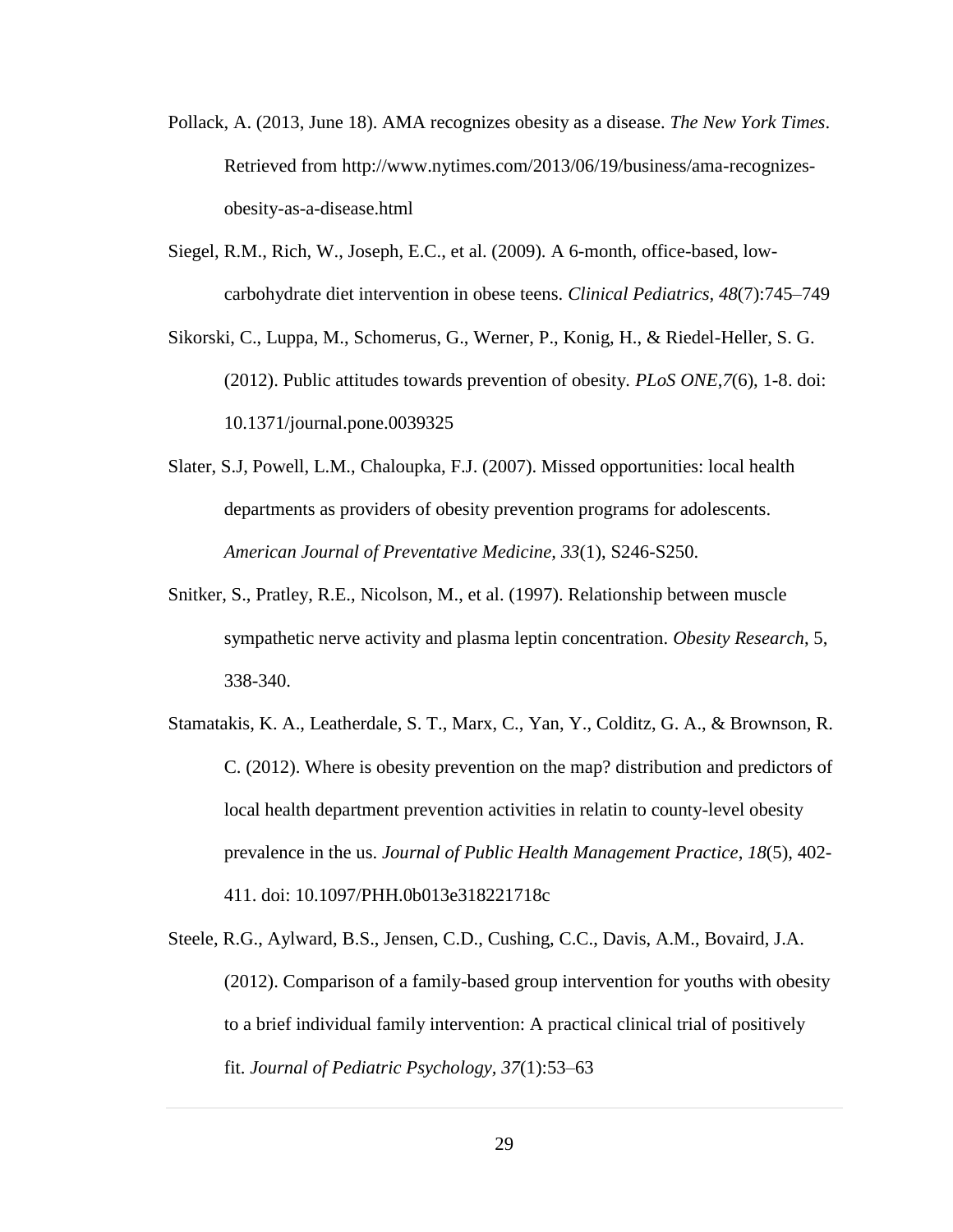- Tavernise, S. (2014, February 25). Obesity rate for young children plummets 43% in a decade. *The New York Times*. Retrieved from http://nyti.ms/1mFL87U
- United States Department of Argiculture. (n.d.). *Myplate food groups*. Retrieved from http://www.choosemyplate.gov/food-groups/
- United States Department of Health and Human Services. (2013, August 28). *Healthy people 2020: Nutrition and weight status* . Retrieved from http://www.healthypeople.gov/2020/topicsobjectives2020/overview.aspx?topicId  $=29$

World Health Organization. (2013). Obesity and overweight fact sheet.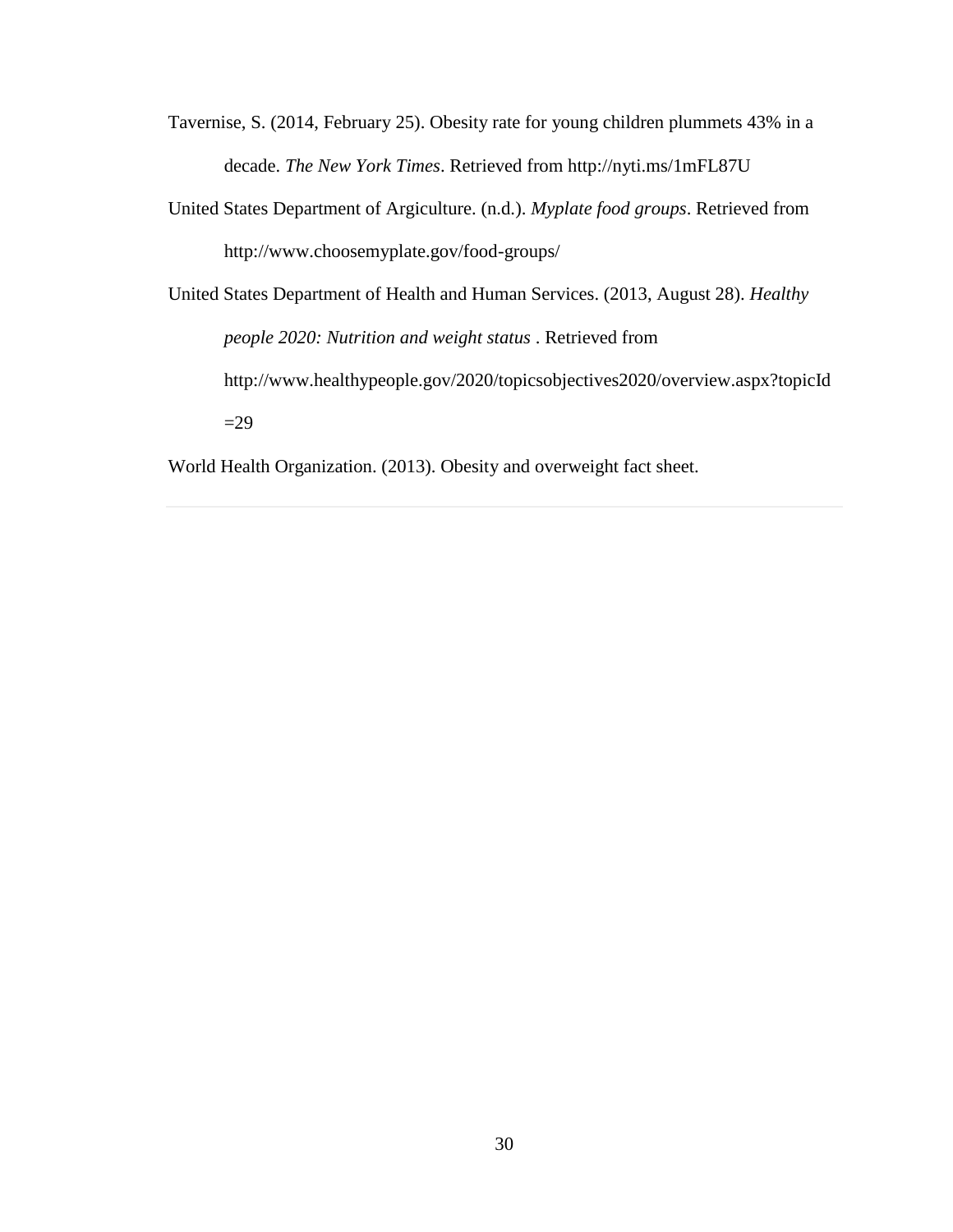## Appendix A: IRB Informed Consent

<span id="page-35-0"></span>You are invited to participate in a research project for an Honors Thesis being conducted by Brieana Evans, an undergraduate student in the School of Nursing at the University of Maine, with Dr. Patricia Poirier, School of Nursing, as the faculty sponsor. The purpose of the research is to examining the attitudes and health practices of the faculty and staff here at UMaine, and how they relate to obesity .

## **What Will You Be Asked to Do?**

If you decide to participate, you will be asked to complete a short survey that will take about five minutes of your time. This survey will ask questions on diet, exericise, and sleep habits.

## **Risks**

 -There is the possibility that you may become uncomfortable answering the questions. In the event you feel uncomfortable answering a question, you may skip that question, or stop taking the survey at any point.

## **Benefits**

While this study will have no direct benefit to you, this research may help us learn more about health habits of the faculty and staff at UMaine.

## **Confidentiality**

This study is anonymous. Please do not write your name on the questionnaire. There will be no records linking you to the data. The data will be kept on a USB of the prinicpal investigator and then destroyed after one year.

## **Voluntary**

Participation is voluntary. If you choose to take part in this study, you may stop at any time. You may skip any questions you do not wish to answer. The submission of the survey implies consent to participate.

## **Contact Information**

If you have any questions about this study, please contact me at brieana.evans@umit.maine.edu. You may also reach the faculty advisor on this study at patricia.poirier@umit.maine.edu. If you have any questions about your rights as a research participant, please contact Gayle Jones, Assistant to the University of Maine's Protection of Human Subjects Review Board, at 581-1498 (or e-mail gayle.jones@umit.maine.edu).